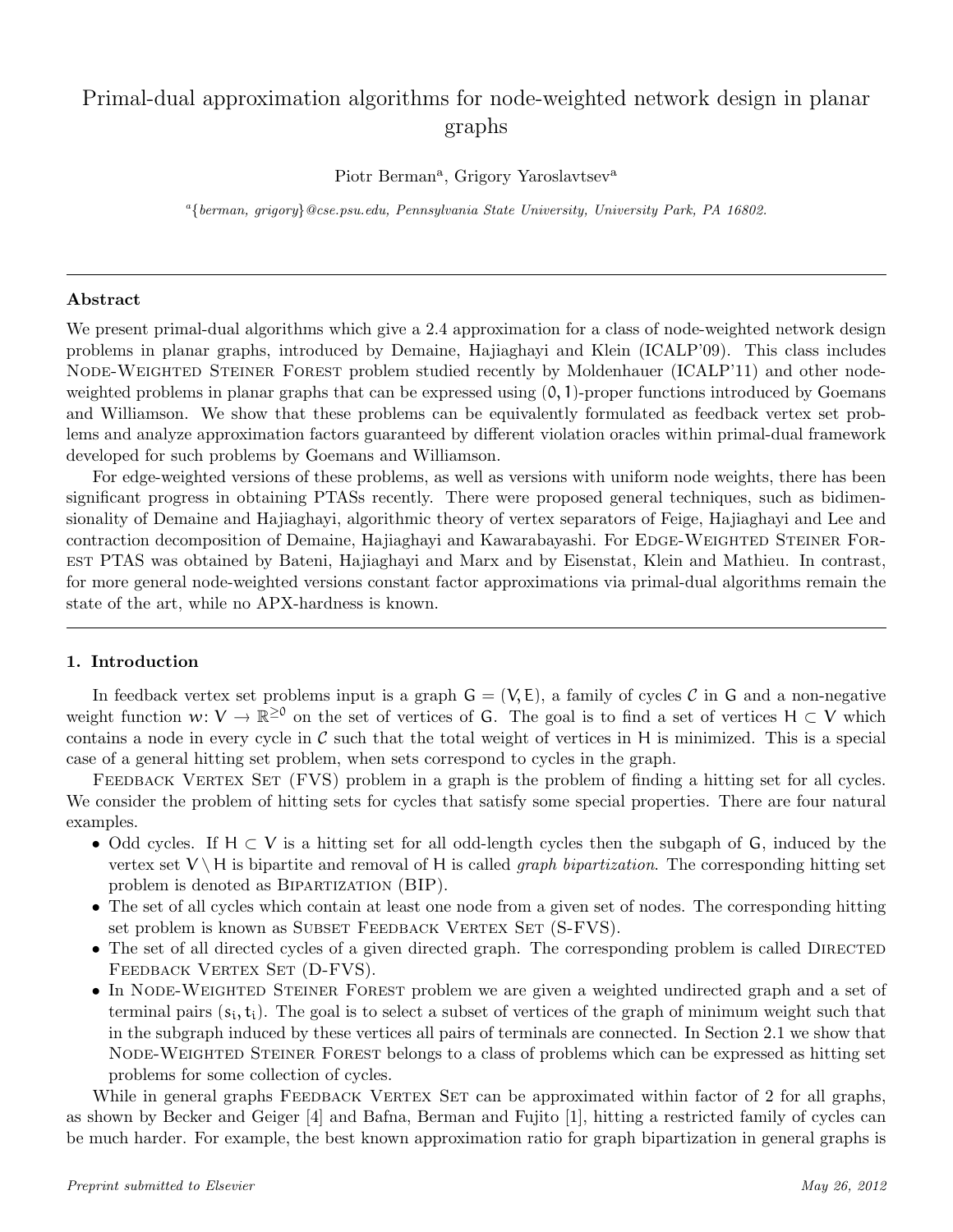| Problem                             | Approximation    | Hardness of approximation                                          |  |
|-------------------------------------|------------------|--------------------------------------------------------------------|--|
| FEEDBACK VERTEX SET                 | 2[4, 1]          | $MAX-SNP$ complete [24, 28]:                                       |  |
| <b>BIPARTIZATION</b>                | $O(\log n)$ [14] | 1.3606, if $P \ne NP$ [8]                                          |  |
| <b>DIRECTED FEEDBACK VERTEX SET</b> |                  | $O(\log n \log \log n)$ [11] $\mid 2-\epsilon$ , assuming UGC [21] |  |
| SUBSET FEEDBACK VERTEX SET          | 8[10]            |                                                                    |  |
| NODE-WEIGHTED STEINER FOREST        | $O(\log k)$ [23] | $(1 - o(1)) \log k$ [12],                                          |  |
|                                     |                  | if NP $\nsubseteq$ ZTIME( $2^{n^{\eta}}$ ) for some $\eta > 0$     |  |

Table 1: General graphs

| Problem                                                                    | Previous work (our analysis) <sup>1</sup>   Our work |     | Hardness     |
|----------------------------------------------------------------------------|------------------------------------------------------|-----|--------------|
| <b>FVS</b>                                                                 | 10 [2], $3(18/7)$ [16]                               |     |              |
| BIP, D-FVS, S-FVS                                                          | $3(18/7)$ [16]                                       | 2.4 | NP-hard [30] |
| NODE-WEIGHTED STEINER FOREST $  6 \overline{5}  , 3(18/7) \overline{26}  $ |                                                      |     |              |

## Table 2: Planar graphs

 $O(\log n)$  by Garg, Vazirani and Yannakakis [14]. For D-FVS the best known approximation is  $O(\log n \log \log n)$ , as shown by Even, Naor, Schieber and Sudan [11]. These and other results for general graphs are summarized in Table 1.

Yannakakis [30] has given an NP-hardness proof for many vertex deletion problems restricted to planar graphs which applies to all problems that we consider. Also, it is known that D-FVS is NP-hard even if both indegree and outdegree of every vertex are at most 3 (Garey and Johnson, [13, p. 191]). For planar graphs, the unweighted FEEDBACK VERTEX SET problem admits a PTAS, as shown by Demaine and Hajiaghayi [6] using a bidimensionality technique. Goemans and Williamson [16] created a framework for primal-dual algorithms that for planar instances of all above problems provide approximation algorithms with constant approximation factors. More specifically, they showed 9/4-approximations for FVS, S-FVS, D-FVS and BIP. For NODE-WEIGHTED STEINER FOREST it was shown by Demaine, Hajiaghayi and Klein [5] that the generic framework of Goemans and Williamson gives a 6-approximation which was improved to 9/4-approximation by Moldenhauer [26]. However, the original paper by Goemans and Williamson [16] contains a mistake in the analysis. Similar mistake was repeated in [26]. We exhibit the mistake on an example and prove that no worse example exists. More precisely, primal-dual approximation algorithms of Goemans and Williamson for all problems described above give approximation factor 18/7 rather than 9/4. We also give an improved version of the violation oracle which can be used within the primal-dual framework of Goemans and Williamson and guarantees approximation factor 2.4. Results for planar graphs are summarized in Table 2.

The edge counterparts of the given problems, i.e. finding a minimum-weight subset of edges which intersects with every cycle in a given collection, are also well-studied. They reduce to vertex-weighted versions by adding a new vertex on each edge and assigning its weight to be equal to the weight of the edge. These problems are also significantly simpler, especially in planar graphs. FEEDBACK EDGE SET problem is a complement of the maximum spanning tree problem. Minimum-weight graph bipartization by edge removals is complementary to the maximum-weight cut problem which in planar graphs can be solved in polynomial time (Hadlock [19], Dorfman and Orlova [9]). DIRECTED FEEDBACK EDGE SET problem in planar graphs reduces to finding a minimum-weight dijoin in the dual graph which can be solved in polynomial time (see, e.g. Grötschel, Lovász and Schrijver [17, p.253-254]). Edge-weighted Steiner Forest problem in planar graphs is NP-hard [13], but admits a PTAS, as shown recently by Bateni, Hajiaghayi and Marx [3].

<sup>&</sup>lt;sup>1</sup>See discussion in the text.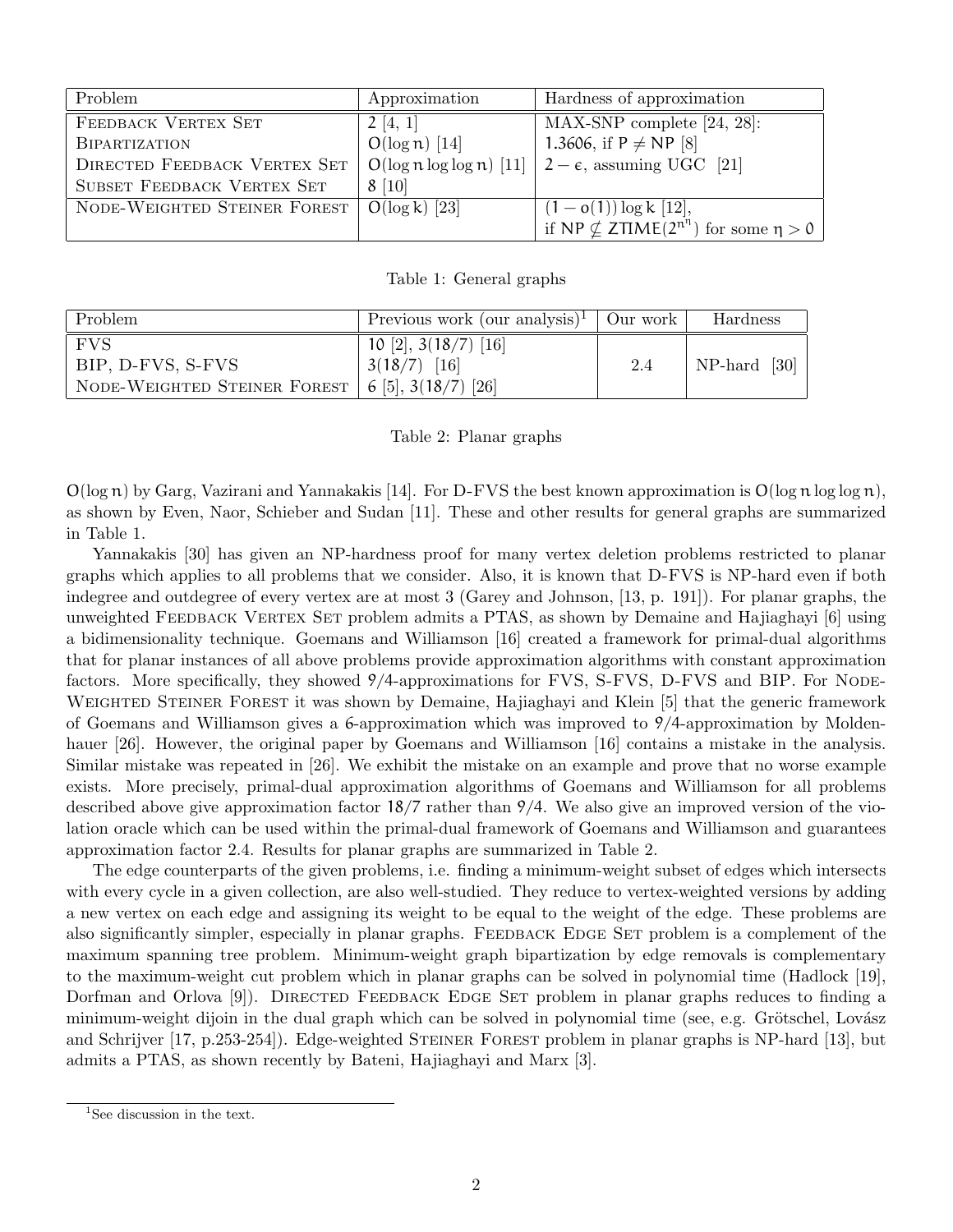Applications and ramifications. Node-weighted Steiner problems have been studied theoretically in many different settings, see e.g. [23, 27, 29, 25]. Applications of such problems range from maintenance of electric power networks [18] to computational sustainability [7]. Experimental evaluation of primal-dual algorithms for feedback vertex set problems in planar graphs in applications to VLSI design was shown by Kahng, Vaya and Zelikovsky [20].

As observed by Goemans and Williamson primal-dual algorithms for feedback vertex set problems in planar graphs have close connections to conjectures of Akiyama and Watanabe and Gallai and Younger about the size of minimum feedback vertex set in planar graphs. See [16] for more details.

Organization. We give basic definitions and preliminary observations in Section 2. In Section 2.1 we show that a wide class of node-weighted network design problems in planar graphs, introduced by Demaine, Hajiaghayi and Klein [5], can be equivalently defined as a class of hitting set problems for appropriately defined collections of cycles satisfying uncrossing property, as introduced by Goemans and Williamson [16]. In Section 3 we introduce local-ratio analog of primal-dual framework of Goemans and Williamson for such problems and give examples of violation oracles which can be used within this framework.

In Section 4 we give a corrected version of the analysis of the approximation factor achieved by the generic primal-dual algorithm with a violation oracle, presented by Goemans and Williamson in [16]. In Appendix B we present analysis of primal-dual algorithms with a new violation oracle which gives approximation factor 2.4. In Section 4.4 we show examples, on which these approximation factors are achieved.

## 2. Preliminaries

A simple cycle of length k is a sequence of vertices  $v_1, \ldots, v_{k+1}$ , where  $v_{k+1} \equiv v_1$ , all vertices  $v_1, \ldots, v_k$  are distinct,  $(v_i, v_{i+1}) \in E$  for all  $1 \le i \le k$  and all these edges are distinct. When working with simple graphs, the edge set above is uniquely defined. Note that in undirected simple graphs a simple cycle has length at least three. For a cycle C, the edge set of C is denoted as  $E(C)$ , although to simplify presentation we will abuse the notation slightly and sometimes refer to it as just C.

Every planar graph has a combinatorial embedding that for each vertex specifies a cyclic ordering of edges that are adjacent to it. A subset  $U \subset V$  defines  $G[U]$ , the *induced subgraph* of G, with node set U and edges  ${(u, v) \in E : u, v \in U}$ . An embedding of a planar graph naturally defines embeddings of all its induced subgraphs. We denote the set of faces of a planar graph as F (for a standard definition of the set of faces via a combinatorial embedding, see e.g. [22]). The planar dual of a graph G is graph  $G^* = (F, E')$  where F is the set of faces of  $G$ , and  $E'$  is the set of pairs of faces that share an edge. We select one face  $F_0$  as the *outer face*.

For a simple cycle  $C = (v_1, \ldots, v_{k+1})$  we denote the set of faces that are surrounded by C as Faces(C). More formally, let  $E''$  be the set of pairs of faces that share an edge that is not on C then in  $(F, E'')$  has exactly two connected components. We denote as  $Faces(C)$  the connected component of  $(F, E'')$  that does not contain the outer face  $F_0$ . A family of cycles  $\mathcal Z$  is laminar iff for every  $C, D \in \mathcal Z$  either  $Faces(C) \subset Faces(D)$ , or  $\text{Faces}(D) \subset \text{Faces}(C), \text{ or } \text{Faces}(D) \cap \text{Faces}(C) = \varnothing.$ 

We use notation • to denote *contact* between two objects. More formally  $u \bullet V$ , if  $u \subseteq V$ . For example, we can have nodes and edges in contact with faces and cycles.

#### 2.1. Uncrossable families of cycles and proper functions

Our algorithms apply to every family of cycles that satisfies the following:

**Definition 2.1** (Uncrossing property [16]). For any two cycles  $C_1, C_2 \in \mathcal{C}$  such that there exists a path  $P_2$  in  $C_2$  which is edge-disjoint from  $C_1$  and which intersects  $C_1$  only at the endpoints of P<sub>2</sub>, the following must hold. Let  $P_1$  be a path in  $C_1$  between the endpoints of  $P_2$ . Then either  $P_1 \cup P_2 \in C$  and  $(C_1 \setminus P_1) \cup (C_2 \setminus P_2)$  contains a cycle in C, or  $(C_1 \setminus P_1) \cup P_2 \in C$  and  $(C_2 \setminus P_2) \cup P_1$  contains a cycle in C.

Many natural families of cycles satisfy the *uncrossing property*. Goemans and Williamson [16] showed this for FVS, D-FVS, BIP, and S-FVS. We show that a certain class of node-weighted connectivity problems in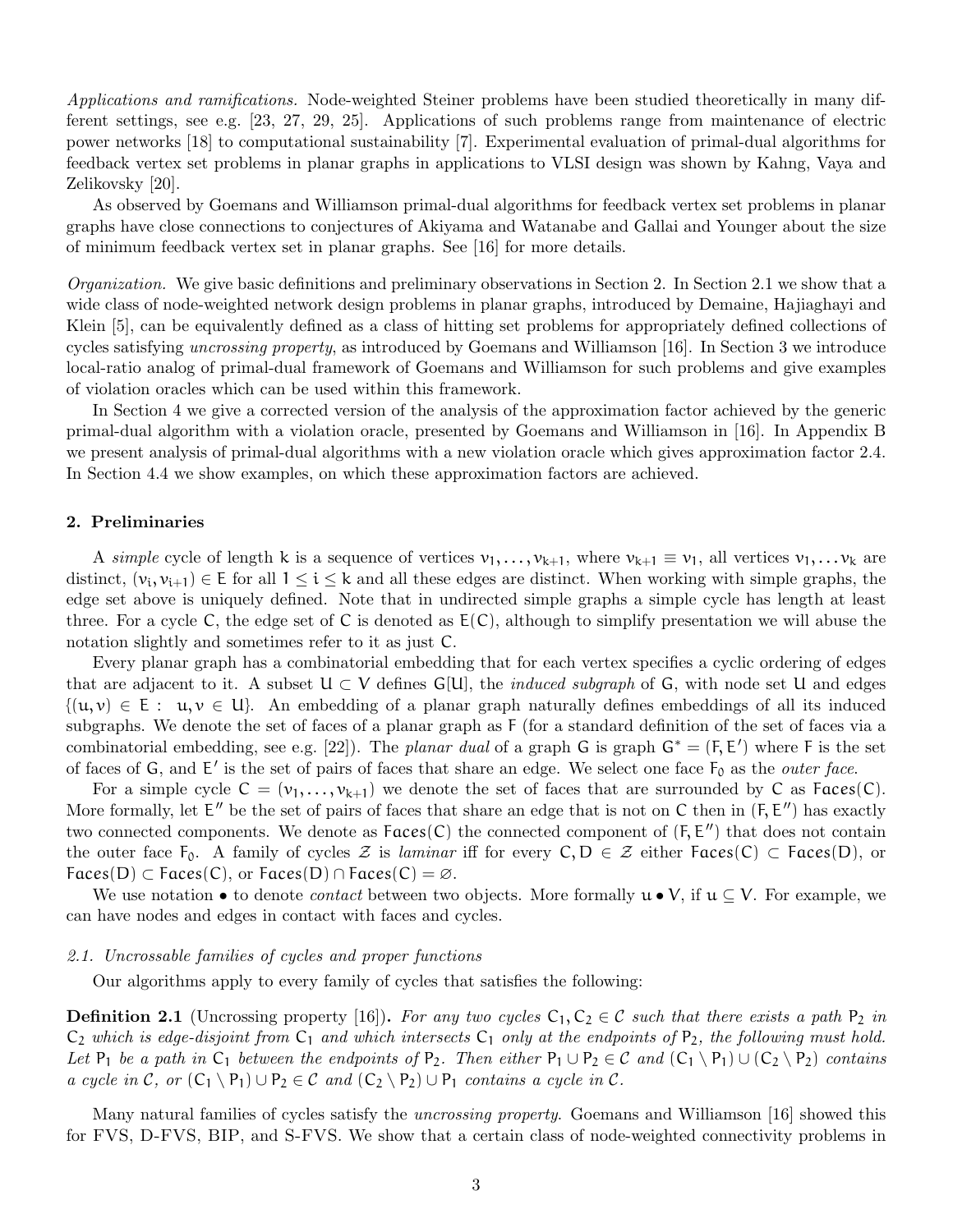planar graphs can be expressed as problems of finding hitting sets for families of cycles satisfying the uncrossing property. To formalize this statement we introduce some definitions.

**Definition 2.2** ((0, 1)-proper function). A Boolean function f:  $2^V \rightarrow \{0, 1\}$  is proper if  $f(\emptyset) = 0$  and it satisfies the following two properties:

- 1. (Symmetry)  $f(S) = f(V \setminus S)$ .
- 2. (Disjointness) If  $S_1 \cap S_2 = \emptyset$  and  $f(S_1) = f(S_2) = 0$  then  $f(S_1 \cup S_2) = 0$ .

These two properties imply the property known as *complementarity*: if  $A \subseteq S$  and  $f(S) = f(A) = 0$  then  $f(S \setminus A) = 0.$ 

For a set  $S \subseteq V$ , let  $\Gamma(S)$  be its boundary, i.e. the set of nodes not in S which have a neighbor in S, or formally  $\Gamma(S) = \{v \in V | v \notin S, \exists u \in S: (u, v) \in E\}$ . As observed by Demaine, Hajiaghayi and Klein [5], a wide class of node-weighted network design problems can be formulated as the following generic integer program, where  $f: 2^V \rightarrow \{0, 1\}$  is a proper function:

Minimize: 
$$
\sum_{v \in V} w(v)x(v)
$$
  
Subject to: 
$$
\sum_{v \in \Gamma(S)} x(v) \ge f(S)
$$
 for all  $S \subseteq V$   

$$
x(v) \in \{0, 1\}
$$
 for all  $v \in V$ ,

For example, for NODE-WEIGHTED STEINER FOREST the corresponding  $(0, 1)$ -proper function is defined as follows:  $f(S) = 1$  iff there exists a pair of terminals  $(s_i, t_i)$ , such that  $|S \cap \{s_i, t_i\}| = 1$ . The edge-weighted version of this program was introduced by Goemans and Williamson in [15]. Note that without loss of generality we can assume that the input graph is triangulated. Otherwise we add extra nodes of infinite cost inside each face and connect these new nodes by edges to all nodes on their faces without changing the cost of the optimum solution.

In Theorem 2.1 we will show that problems which can be expressed by a generic integer program above with some (0, 1)-proper function f can also be expressed as problems of hitting uncrossable collections of cycles. We give some definitions and simplifying assumptions first.

**Definition 2.3** (Active sets and boundaries). For a proper function f:  $2^V \rightarrow \{0, 1\}$  we say that sets S, such that  $f(S) = 1$  are active. For an active set S we refer to its boundary  $\Gamma(S)$  as active boundary. If an active boundary forms a simple cycle we call it active simple boundary. We denote the collection of all active simple boundaries as  $\mathcal{C}_{\mathcal{A}}^{\mathsf{f}}$ .

Using this terminology, the generic integer program expresses the problem of finding a minimum weight hitting set for the collection of all active boundaries. Note that we can assume that all active singleton sets are included into the solution because each such set  $\{s\}$  forms a boundary of its complement  $V \setminus \{s\}$ , which is active by symmetry, and thus {s} has to be hit. We simplify the generic integer program using this observation so we can assume that all active boundaries don't contain active singleton sets. In particular, this implies by disjointness of f that all active boundaries  $\Gamma(S)$  are not active, namely  $f(\Gamma(S)) = 0$ .

We first show that finding a minimim weight hitting set for all active boundaries is equivalent to finding a minimum weight hitting set for  $\mathcal{C}_{\mathcal{A}}^f$  by showing that every active boundary contains an active simple boundary as a subset in Lemma Appendix A.1. Then we show that the family of active simple boundaries  $\mathcal{C}_{\mathcal{A}}^{\mathsf{f}}$  satisfies the uncrossing property.

**Theorem 2.1.** Let  $G(V, E)$  be a triangulated planar graph. For every proper function  $f: 2^V \to \{0, 1\}$  the collection of active simple boundaries  $C_A^f$  forms an uncrossable family of cycles.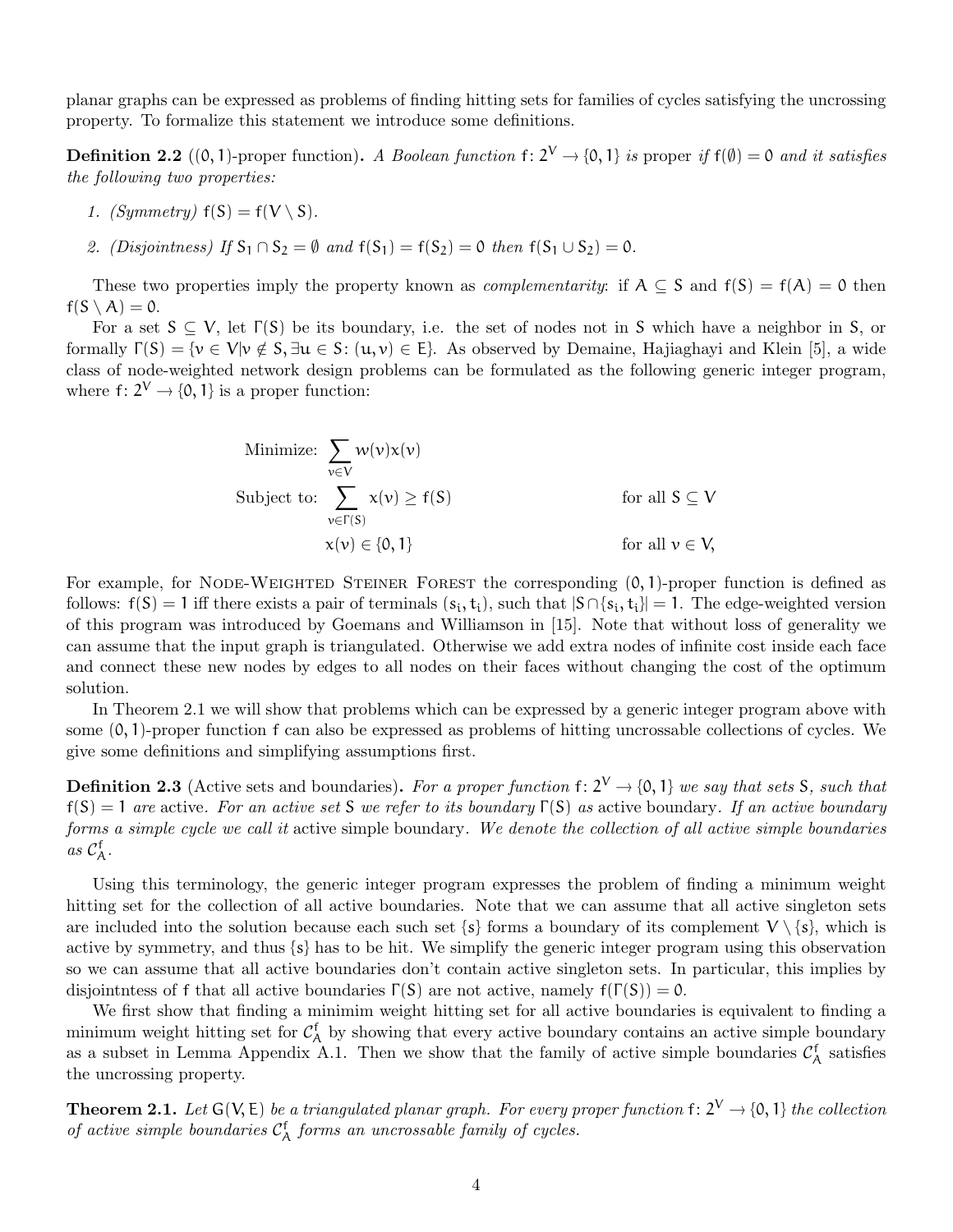*Proof.* Consider two active simple boundaries  $\Gamma(S_1)$  and  $\Gamma(S_2)$ . If  $\Gamma(S_2)$  crosses  $\Gamma(S_1)$  then there exists a collection of edge-disjoint paths in  $\Gamma(S_2)$  which we denote as P, such that each path  $P_i \in P$  has only two nodes in common with  $\Gamma(S_1)$ . Each path  $P_i \in P$  partitions  $S_1 \setminus P_i$  into two parts which we denote as  $A_i^1$  and  $A_i^2$  respectively. Let's fix a path  $P_i \in P$ , such that at  $A_i^1$  doesn't contain any other paths from P.

There are two cases:  $A_i^1 \cap S_2 = \emptyset$  and  $A_i^1 \subseteq S_2$ . They are symmetric because if  $A_i^1 \subseteq S_2$  we can replace the set  $S_2$  by a set  $S_2' = V \setminus S_2 \setminus \Gamma(S_2)$ , ensuring that  $A_i^1 \cap S_2 = \emptyset$ . Note that the boundary doesn't change after such replacement, because  $\Gamma(S_2) = \Gamma(S_2')$ . By symmetry of f we have that  $f(S_2) = f(V \setminus S_2) = 1$ . Because  $f(\Gamma(S_2)) = 0$  by disjointness we have  $f(V \setminus S_2 \setminus \Gamma(S_2)) = f(S_2') = 1$ , so  $S_2'$  is also an active set.

This is why it is sufficient to consider only the case when  $A_i^1 \cap S_2 = \emptyset$ . We will show the following auxiliary lemma:

**Lemma 2.2.** Let  $A_1, A, B \subseteq V$  be such that  $A_1 \subseteq A$ ,  $A_1 \cap B = \emptyset$  and  $f(A) = f(B) = 1$ . Then at least one of the following two statements holds:

- 1.  $f(A_1 \cup B) = f(A \setminus A_1) = 1$ .
- 2.  $f(A_1) = \max [f(B \setminus (A \setminus A_1)), f((A \setminus A_1) \setminus B)] = 1.$

The proof of the lemma follows from the properties of  $(0, 1)$ -proper functions and is given in Appendix A.3 To show the uncrossing property for cycles  $C_1 = \Gamma(S_1)$  and  $C_2 = \Gamma(S_2)$  we select the paths in the definition of the uncrossing property as  $P_1 = \Gamma(A_i^2) \setminus P_i$  and  $P_2 = P_i$ . Now we can apply Lemma 2.2 to sets  $A_i^1$ ,  $S_1$  and  $S_2$ , because  $A_i^1 \subseteq S_1$ ,  $A_i^1 \cap S_2 = \emptyset$  and  $f(S_1) = f(S_2) = 1$ . Thus, by Lemma 2.2 either  $f(A_i^1 \cup S_2) = f(S_1 \setminus A_i^1) = 1$  or  $f(A_i^1) = \max(f(S_2 \setminus (S_1 \setminus A_i^1)), f((S_1 \setminus A_i^1) \setminus S_2)) = 1$ . In the first case we have  $f(A_i^2) = f(A_i^1 \cup S_2) = 1$  and thus both cycles  $P_1 \cup P_2 = \Gamma(A_i^2)$  and  $(C_1 \setminus P_1) \cup (C_2 \setminus P_2) = \Gamma(A_i^1 \cup S_2)$  are active simple boundaries. In the second case  $f(A_1) = 1$  and thus the cycle  $(C_1 \setminus P_1) \cup P_2 = \Gamma(A_1)$  is an active simple boundary. The cycle  $(C_2 \setminus P_2) \cup P_1$ is not necessarily simple, but it forms a boundary of an active set  $(S_2 \setminus (S_1 \setminus A_i^1)) \cup ((S_1 \setminus A_i^1) \setminus S_2)$ . Thus, by Lemma Appendix A.1 it contains an active simple boundary, which is a cycle in  $\mathcal{C}_{A}^{f}$ .

 $\Box$ 

## 3. Algorithm

#### 3.1. Generic local-ratio algorithm

We will use a local-ratio analog of a generic primal-dual algorithm formulated by Goemans and Williamson [16] which we state as Algorithm 1

**Algorithm 1:** Generic local-ratio algorithm  $(G(V, E), w, C)$ .

 $1 \ \bar{w} \leftarrow w.$  $2 S \leftarrow \{u \in V : \bar{w}(u) = 0\}.$ **3** while S is not a hitting set for  $C$  do 4  $M \leftarrow$  a collection of cycles returned by a violation oracle VIOLATION(G, C, S).<br>5  $c_M(u) \leftarrow \{M \in \mathcal{M} : u \bullet M\}$ , for all  $u \in V$ .  $c_{\mathcal{M}}(u) \leftarrow |\{M \in \mathcal{M} : u \bullet M\}|$ , for all  $u \in V$ . 6  $\alpha \leftarrow \min_{\mathfrak{u} \in V \setminus S} \frac{\bar{w}(\mathfrak{u})}{c_{\mathcal{M}}(\mathfrak{u})}$  $\frac{w(u)}{c_{\mathcal{M}}(u)}$ .  $\overline{v}$   $\overline{w}(u) \leftarrow \overline{w}(u) - \alpha c_{\mathcal{M}}(u)$ , for all  $u \in V$ .<br>
8  $S \leftarrow \{u \in V : \overline{w}(u) = 0\}$ .  $S \leftarrow \{u \in V : \overline{w}(u) = 0\}.$ end 9 return a minimal hitting set  $H \subset S$  of C.

Note that we don't need to specify the collection of cycles  $\mathcal C$  explicitly. instead the generic algorithm requires that we specify an oracle VIOLATION( $G, C, S$ ) used in Step 4. Given a graph G, collection of cycles C and a solution S if there are some cycles in  $\mathcal C$  which are not hit by S this oracle should return a non-empty collection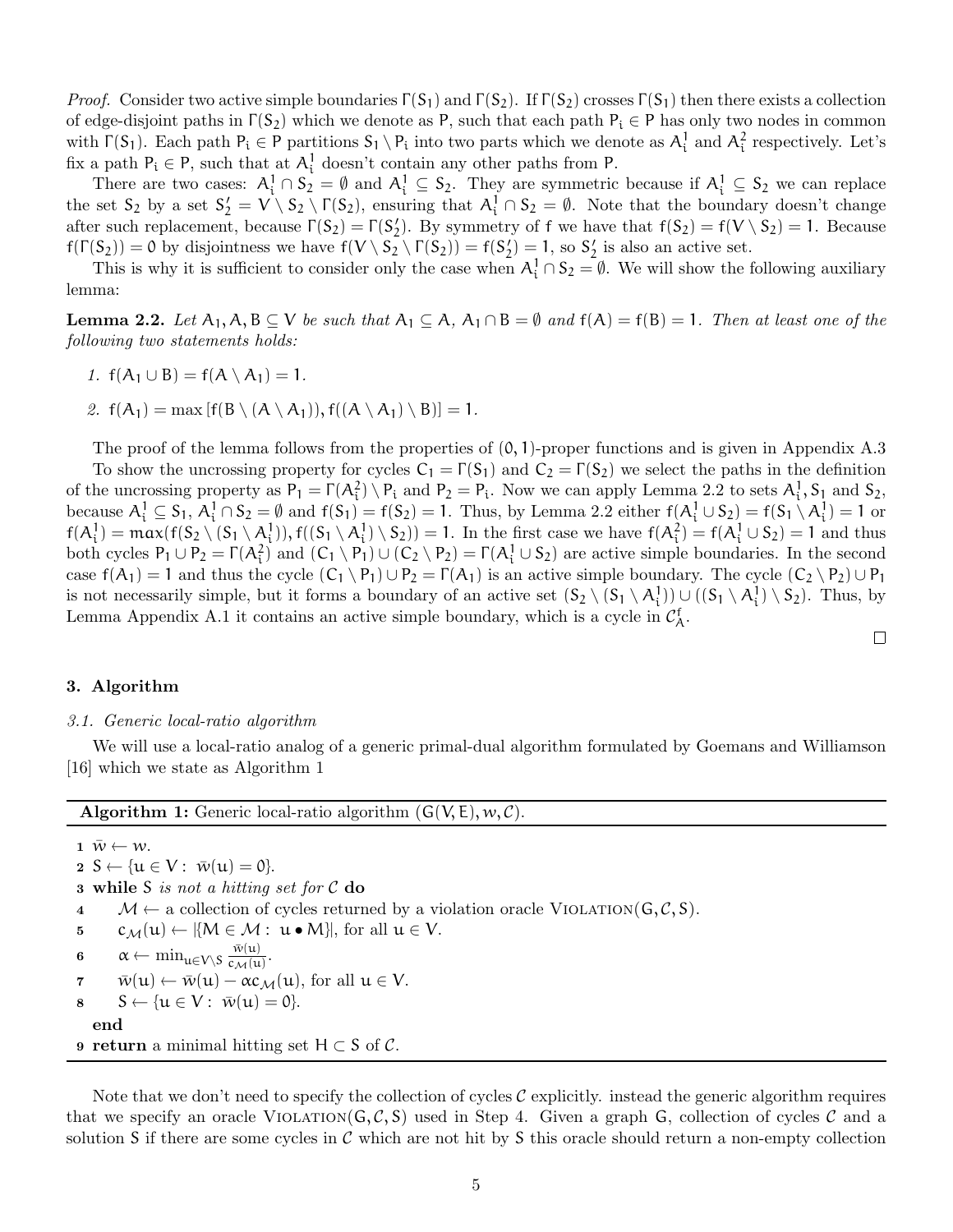of such cycles, otherwise it should return the empty set. Such an oracle also allows to perform Step 3 and Step 9 without explicitly specifying  $\mathcal{C}$ .

The performance guarantee of the generic algorithm depends on the oracle used as described below. If  $z: Z \to \mathbb{R}$  we use  $z(Z)$  to denote  $\sum_{\alpha \in Z} z(\alpha)$ .

**Theorem 3.1** (Local-ratio analog of Theorem 3.1 in [16]). If the set M returned by a violation oracle used in Step 4 of the generic local-ratio Algorithm 1 satisfies that for any minimal solution  $H$ :

$$
c_{\mathcal{M}}(\breve{H})\leq \gamma |M|,
$$

then Algorithm 1 returns a hitting set H of cost  $w(H) \leq \gamma w(H^*)$ , where H<sup>\*</sup> is the optimum solution.

We give the proof of this theorem for completeness in Appendix A.2.

The simplest violation oracles return a single cycle. Bar-Yehuda, Geiger, Naor and Roth [2] show that for FVS this approach can give a 10-approximation for planar graphs and Goemans and Willamson [16] improve it to a 5-approximation. They also analyzed an oracle, which returns a collection of all faces in  $\mathcal{C}$ , which are not hit by the current solution, and showed such oracle gives a 3-approximation for all families of cycles satisfying uncrossing property. Thus, by Theorem 2.1 such oracle gives a 3-approximation for all problems that we consider. We now give more complicated examples of violation oracles which give better approximation factors.

#### 3.2. Minimal pocket violation oracles

The following oracle, introduced by Goemans and Williamson [16], returns a collection of faces in  $\mathcal C$  inside a minimal pocket not hit by the current solution H.

**Definition 3.1.** A pocket for a planar graph  $G(V, E)$  and a cycle collection C is a set  $U \subseteq V$  such that:

- 1. The set U contains at most two nodes with neighbors outside U.
- 2. The induced subgraph G[U] contains at least one cycle in C.

## Algorithm 2: MINIMAL-POCKET-VIOLATION  $(G, \mathcal{C}, S)$ .

- 1  $C_0 \leftarrow \{c \in C : c \text{ not hit by } S\}$
- 2 Construct a graph  $G_S$  by removing from  $G$ :
- 3 All edges which do not belong to any cycle in  $C_0$ .
- 4 All vertices which are not adjacent to any edges.
- 5 Let  $U_0$  be a pocket for  $G_S$  and  $C_0$  which doesn't contain any other pockets.

6 return A collection of all cycles in  $\mathcal{C}_0$  which are faces of  $G_S[U_0]$ .

As in the generic algorithm, we will not specify  $\mathcal C$  and  $\mathcal C_0$  explicitly, but will rather use an oracle to check relevant properties with respect to them. We show analysis of the approxiamtion factor obtained with this oracle in Section 4.

We will obtain a better approximation ratio by analyzing the following oracle in Section Appendix B.

**Definition 3.2.** A triple pocket for a planar graph  $G(V, E)$  and a cycle collection C is a set  $U \subseteq V$  such that:

- 1. The set U contains at most three nodes with neighbors outside U.
- 2. The induced subgraph  $G_{S}[U]$  has at least three faces in C.

The violation oracle MINIMAL-3-POCKET-VIOLATION finds a minimal  $U_0$  that is either a pocket or a triple pocket, and otherwise works like MINIMAL-POCKET-VIOLATION.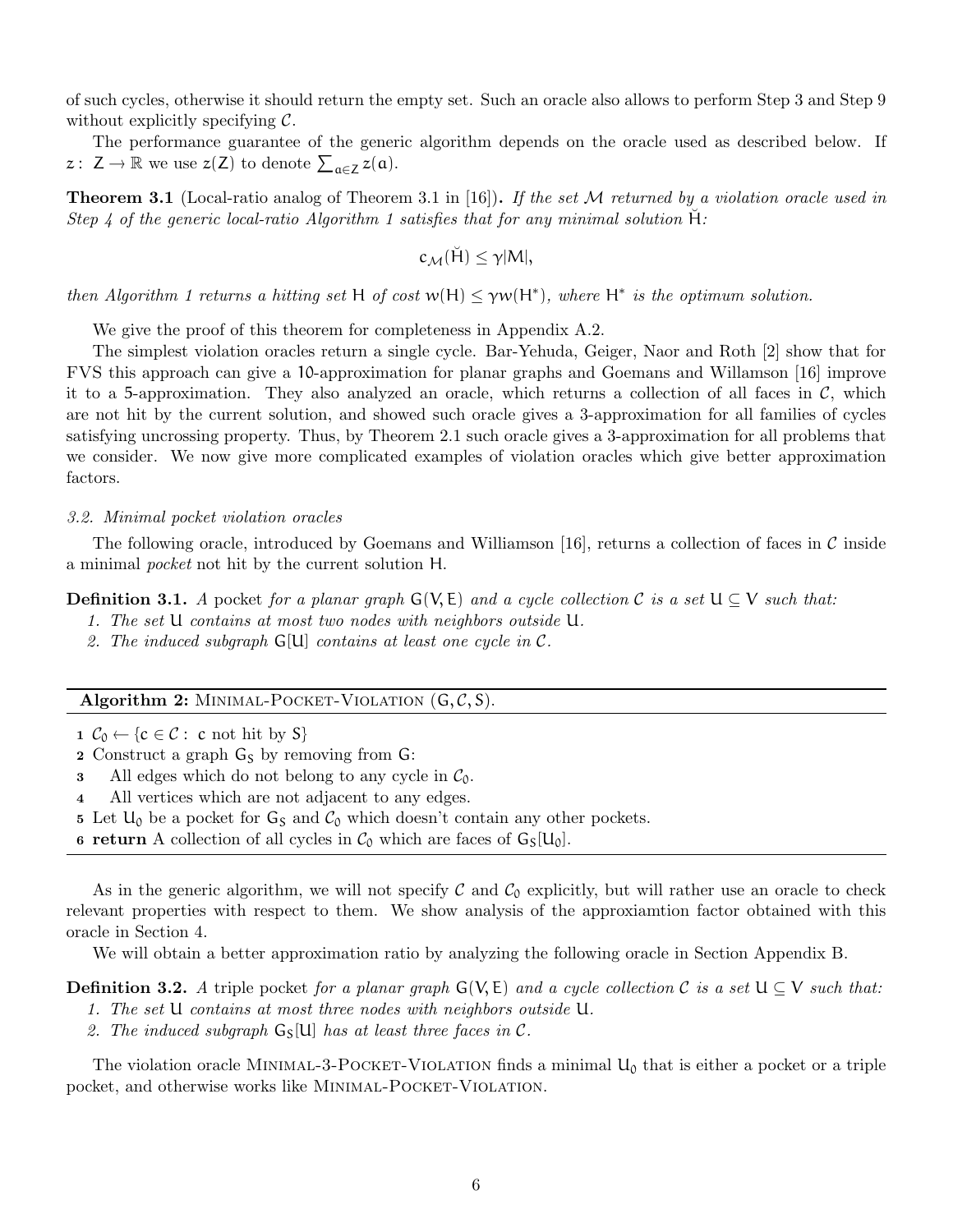#### 4. Proof of 18/7 approximation ratio with pocket oracle

According to Theorem 3.1, to show that Algorithm 1 has approximation factor 18/7 it suffices to prove the following:

**Theorem 4.1.** In every iteration of the generic local-ratio algorithm (Algorithm 1) with oracle MINIMAL-POCKET-VIOLATION for every minimal hitting set H of C we have  $c_M(H) \leq \gamma |\mathcal{M}|$  for  $\gamma = 18/7$ .

The rest of this section is the proof of this theorem. The strategy of the proof is a variant of amortized analysis. We consider an arbitrary minimal hitting set  $H$  of C-cycles in the residual graph  $G<sub>S</sub>$  (as defined in Algorithm 2). For every cycle in M we get 1 unit of credit, and for a node  $h \in H$  we get  $c_{\mathcal{M}}(h)/\gamma$  units of debit *(i.e.* negative), and we need to show that overall balance is non-negative. We start by decomposing the balance into smaller parts which are simpler to analyze than the balance of the entire pocket. The goal is to limit the impact of the nodes in H for which witness cycle  $A_h$  is not in M. We decompose the pocket into parts that have at most two such nodes (Section 4.1). Further analysis refers to one such part.

We further simply the analysis of the balance by applying a pruning rule, each application of the pruning rule makes the instance smaller while the balance decreases. Thus it is enough to prove the claim when the pruning rule cannot be applied. In particular, this proves the claim if pruning produces an instance with no credits and debits. (Section 4.2).

Finally (Section 4.3) we define objects called envelopes and we assign all credits and debits to the envelopes. Then we show that each envelope has a non-negative balance. The nature of the pocket oracle eliminates conceivable envelopes with negative balance. In the next section we show that we eliminate more types of envelopes with the oracle MINIMAL-3-POCKET-VIOLATION which gives an approximation factor  $12/5$ .

Before we proceed we need several definitions.

## Definition 4.1 (See also [16]).

- (a) Given a hitting set H for C we say that  $A \in \mathcal{C}$  is a witness cycle for  $h \in H$  if  $A \cap H = \{h\}$ .
- (b) If H<sup> $i$ </sup> is a minimal hitting set, we can select  $A_{\tilde{H}} = \{A_h : h \in \tilde{H}\}\$ , a family of witness cycles for  $\tilde{H}$ .

(c) Given a pocket  $G_S[U_0]$  with M being set of faces of  $G_S[U_0]$  that are in C we define debit graph, a bipartite  $graph \mathcal{G} = (\mathcal{M} \cup \check{H}, \mathcal{E})$  with edges  $\mathcal{E} = \{ (M, h) \in \mathcal{M} \times \check{H} : M \bullet h \}.$ 

(d) For  $\mathcal{N} \subset \mathcal{M}$  we define  $\mathcal{E}_{\mathcal{N}} = \{ (M, h) \in \mathcal{E} : M \in \mathcal{N} \}$  and balance $(\mathcal{N}) = |\mathcal{N}| - |\mathcal{E}_{\mathcal{N}}|/\gamma$ .

Goemans and Williamson showed the following:

**Lemma 4.2** (Lemma 4.2 in [16]). For every collection of cycles C and every minimal hitting set  $H$  there exists a laminar family of witness cycles  $A_{\rm H}$ .

Observe also that the planar embedding of  $G_S$  defines a planar embedding of  $G$ . We are going to use the fact that G is planar. By the definition,  $c_{\mathcal{M}}(H) = |\mathcal{E}|$ , so to prove Lemma 4.1 it suffices to show that

$$
balance(\mathcal{M}) \ge 0 \tag{1}
$$

We prove inequality (1) using mathematical induction on  $|\mathcal{M} \cup \mathcal{A}_{\breve{\mathsf{H}}}|$ .

4.1. Complex witness cycles and decomposition of the debit graph

In this subsection we will show a sufficient condition for inequality (1) and thus for our theorem.

**Definition 4.2.** If  $A_g \in A_h$  min and  $A_g \notin M$  we say that  $A_g \in A_{\tilde{H}}$  is a complex witness cycle and that g is an outer (hit) node.

Complex witness cycle  $A_h$  makes the analysis more complicated because there exist debits associated with pairs  $(M, h)$  but there is no credit for  $A_h$ . We reduce the problem of proving the non-negative balance of the debit graph to the problem of proving sufficiently high balances in simpler parts of that graph, where a part may have at most two complex witness cycles. There are two types of complex witness cycles: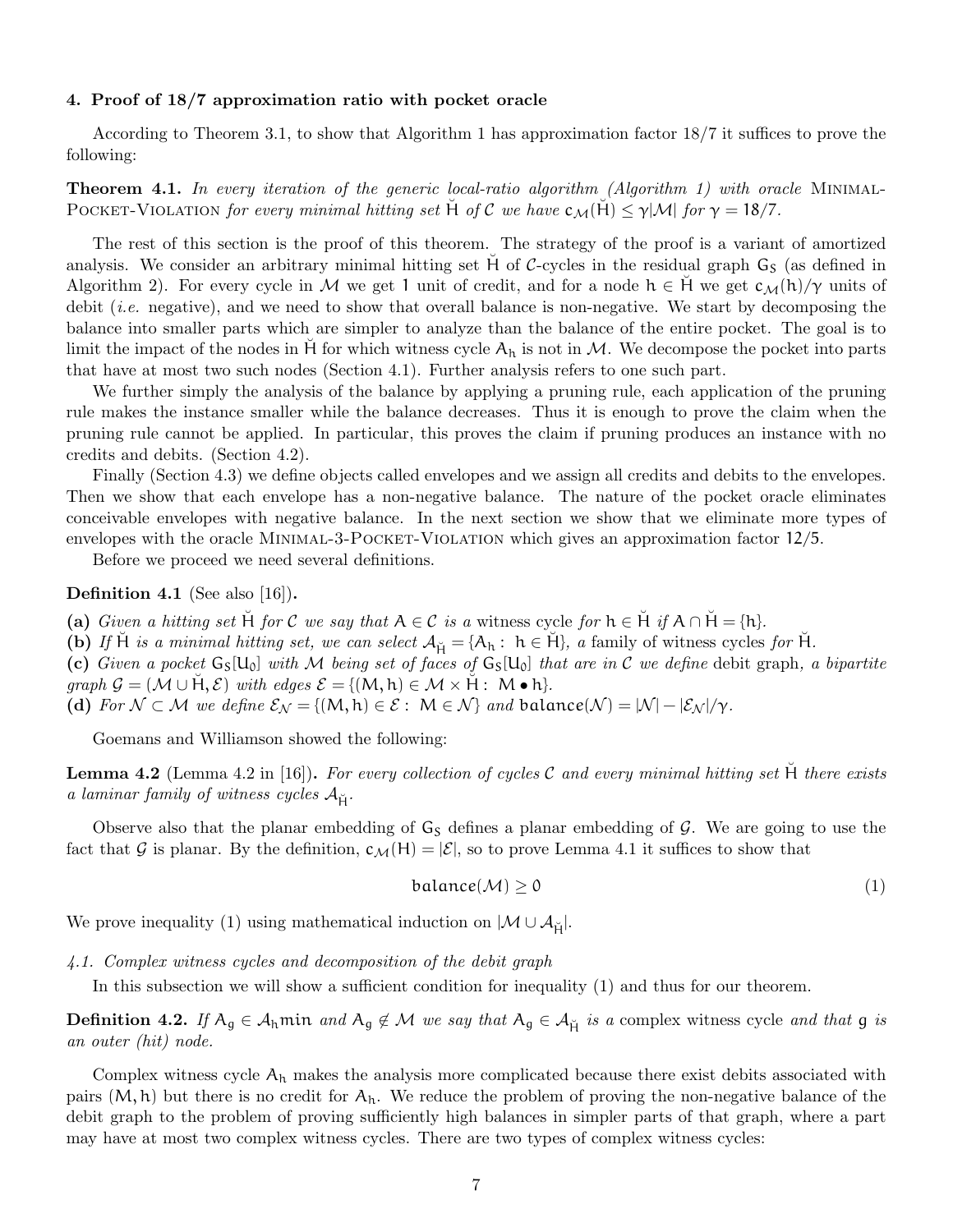**Definition 4.3.** Let  $C_q$  = Faces( $A_q$ ) ∩ C and  $M_q = C_q \cap M$ .

If all nodes of a complex witness cycle  $A_q$  are in the pocket  $U_0$  we say that  $A_q$  is a hierarchical witness cycle. Otherwise both contact nodes of  $U_0$  belong to  $A_g$  and we say that  $A_g$  is a crossing witness cycle.

First we discuss how to handle the hierarchical witness cycles. If there are such cycles, one of them, say  $A_q$ , has a minimal set  $Faces(A_q)$ , and for such a cycle  $A_q$  we will show that

$$
balance(\mathcal{M}_g) \ge 1 - 1/\gamma \tag{2}
$$

As a consequence of this inequality we can simplify the debit graph G by removing  $\mathcal{M}_q$  and inserting in its place  $A_g$ . After that replacement  $\mathcal{M}_g$  becomes  $\{A_g\}$  and  $\mathcal{E}_{\mathcal{M}_g}$  becomes  $\{(A_g, g)\}$ , so balance $(\mathcal{M}_g)$  changes to  $1-1/\gamma$ . The replacement reduces  $|\mathcal{A}_{\breve{\mu}} \cup \mathcal{M}|$  while the inequality (2) assures that the balance(E) does not increase. This allows to invoke the inductive hypothesis.

We can repeat the simplification as long as there exists a hierarchical witness cycle. Note that we in the set of pairs  $\mathcal{E}_{\mathcal{M}_g}$  (of the form "cycle M, hit node h") only g is a hit node with a complex witness cycle.

Now it remains to consider the case when for every hit node g that occurs in pairs of  $\mathcal{E}$ , if its witness cycle  $A_g$  is complex then  $A_g$  is a crossing witness cycle. Each such  $A_g$  contains a path  $P_g \subset U_0$  between the two contact nodes of  $U_0$ , these paths cannot cross each other, thus they split pocket  $U_0$  into subpockets; a subpocket has the boundary contained in two paths that either are of the form  $P_q$  or form a part of the outer face of  $G[U_0]$ .

Let X be the set of faces of M that are contained in a subpocket. It is sufficient to show that if  $\mathcal{X} \neq \emptyset$  then

$$
balance(\mathcal{X}) \ge 1 - 2/\gamma. \tag{3}
$$

We established that it suffices two consider two types of simplified debit graphs and to prove that they respectively satisfy inequalities (2) and 3. We can describe a more general type of a debit graph that includes both types as special cases. In our first type,  $A<sub>g</sub>$  is a hierarchical witness cycle that does not contain other hierarchical witness cycles in its interior and we can define W, the set of nodes of  $G_S$  that are on  $A_g$  or its interior. In our second type,  $P_q$  and  $P_h$  are two paths connecting the contacts of  $U_0$  and W is the set of nodes of  $G<sub>S</sub>$  that are on these two paths or in the interior of the cycle formed by these two paths; W may contains outer nodes only on these paths. Let  $\mathcal{M}_W$  be the set of faces of G[W] that are in  $\mathcal{M}$ , the inequalities (2) and (3) have LHS equal to balance( $\mathcal{M}_W$ ).

Moreover, RHS of  $(2)$  and  $(3)$  also can be written with the same expression: if **a** is the number of the outer nodes in W than in both cases RHS =  $1 - \frac{\alpha}{\gamma}$ . The next lemma summarizes these observations.

**Lemma 4.3.** To prove (1) it suffices to prove the following. Consider  $W \subset U_0$  such that  $H \cap W$  contains  $a \leq 2$ outer nodes, all on the outer face of  $G[W]$ . Let  $\mathcal{M}_W$  be the set of faces in M that have all nodes in W. Then

$$
balance(\mathcal{M}_W) \ge 1 - \mathfrak{a}/\gamma \tag{4}
$$

In the remainder of this section we will refer to W and  $\alpha$  as introduced in this lemma, and we will assume that we have at most a outer nodes, all on the outer face of W.

#### 4.2. Pruning

The following operation simplifies  $\mathcal{M}_W$  and thus facilitates the proof of inequality (4).

Pruning M cycles of small degree. If a cycle  $M \in \mathcal{M}_W \setminus \mathcal{A}_{\breve{H}}$  participates in at most two edges in  $\mathcal{E}$ , we remove M from M. If  $A_h \in M_W$  for some  $h \in H$  and h participates in at most two edges in  $\mathcal{E}$ , including  $(A_h, h)$ , we remove h from H and  $A_h$  from M.

**Lemma 4.4.** Each step of pruning decreases  $|\mathcal{M}_W|$  by exactly 1 and balance( $\mathcal{M}_W$ ) by at least  $1 - 2/\gamma$ . If  $\mathcal{M}_{W} \neq \emptyset$  and applications of pruning lead to  $\mathcal{M}_{W} = \emptyset$  then before pruning inequality (4) was true.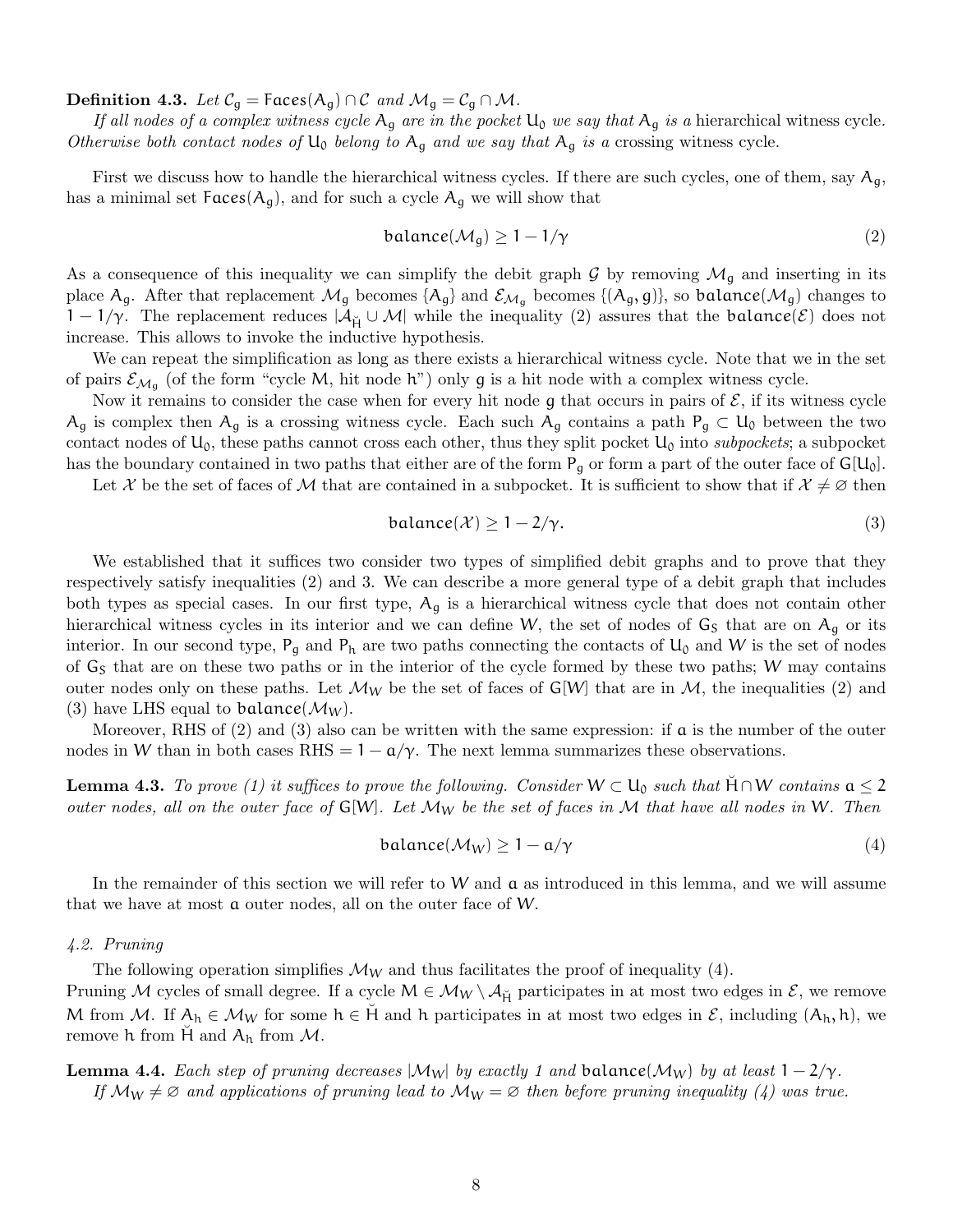*Proof.* The first claim follows from the fact that a step of pruning decreases  $|\mathcal{M}_W|$  by 1 and  $\mathcal{E}_{\mathcal{M}_W}$  by at most 2.

The second claim for  $a = 2$  follows from the first claim because we apply at least one step of pruning. The second claim for  $a = 1$  follows from the fact that before the last step of pruning we have  $|\mathcal{M}_q| = 1$ , *i.e.*  $M_g = {M}$  for some face M. If M is not a witness cycle then all witness cycles except  $A_g$  were eliminated, hence  $\mathcal{E}_{\mathcal{M}_W}$  consists of exactly one pair  $(M, g)$ . If M is a witness cycle  $A_h$ , then  $\mathcal{E}_{\mathcal{M}_W}$  consists of exactly one pair  $(A_h, h)$ . In both cases balance $(\mathcal{M}_q) = 1 - 1/\gamma$ .  $\Box$ 

### 4.3. Envelopes

It remains to prove inequality (4) when pruning cannot be applied and  $\mathcal{E}_{\mathcal{M}_W}$  is non-empty. We decompose balance( $\mathcal{M}_W$ ) into parts that can be analyzed using Euler formula.

We partition the set of all faces of G[W] into three parts as follows:  $A = \mathcal{M}_W \cap \mathcal{A}_{\check{H}}, B = \mathcal{M}_W \setminus \mathcal{A}_{\check{H}}$  and Z is the set of faces in W which are not in M. Consider the dual graph  $G^* = (\mathcal{A} \cup \mathcal{Z}, E^*)$ ; we have an edge between two vertices of  $G^*$  if the corresponding faces share an edge. For every connected component  $C_i$  of  $G^*$ let  $E_i$  be the set of its *boundary edges* which are edges that are adjacent to one face in  $C_i \subset A \cup \mathcal{Z}$  and one face in  $\beta$ . Every  $E_i$  forms a cycle (not necessarily simple) and we call such cycles *envelopes*.

**Definition 4.4** (Envelopes in W). Envelopes in W are cycles consisting of boundary edges of connected components in the dual of  $A\cup\mathcal{Z}$ . We assign each  $h\in\mathcal{A}_{\mathsf{H}_W}$  to an envelope which contains  $h$ ; we select the one which is on the boundary of the component of  $A\cup\mathcal{Z}$  that contains  $A_h$ . If h is an outer node, select the envelope which is on the boundary of the component of  $A \cup \mathcal{Z}$  that contains the other face of G[W]. An outer envelope is an envelope to which we assigned an outer node.

We will split balance( $\mathcal{M}_W$ ) into balances of envelopes; an edge  $(M, h)$  is assigned to the envelope where we assigned h together with its witness cycle  $A_h$ ; below we explain how to assign faces from  $\beta$  to envelopes. We will show that each envelope has a non-negative balance and at least one envelope has a sufficient positive balance.

Envelopes do not have to be simple cycles, but balance for non-simple envelopes is positive, we omit the details in the preliminary version, instead, we assume that each envelope is a simple cycle.

**Envelopes: normal form**. For an envelope **S** we define *principal neighbors*, B-faces that have edges on **S**. Because we do not have pockets inside W,  $S$  must have at least 3 principal neighbors, except for the outer envelope. One can see that a traversal of  $S$  is a face of  $G$  of the form

$$
(h_0, B_0, h_1 \ldots, h_{a-1}, B_{a-1}, h_0).
$$

**Envelopes: normalizing neighbors.** First, suppose that some  $B \in \mathcal{B}$  contains both  $h_i$  and  $h_{i+1}$  but  $B \neq B_i$ . This case is excluded, because if there are some  $\mathcal M$  faces between B and  $B_i$  we would have a pocket, and if there are not,  $B_i$  would have at most two neighbors:  $h_i$  and  $h_{i+1}$ , and we have pruned M-cycles with at most two neighbors in  $\mathcal{E}_{\mathcal{M}_W}$ . (Observe that  $h_i, h_{i+1}$  do not have to belong to  $\breve{H}$ .)

Now we modify  $\mathcal{E}_{\mathcal{M}_W}$  to  $\mathcal{E}'$  as follows:

• we eliminate pairs of the form  $(A_h, h)$ ;

• for each envelope **S** we contract nodes of H<sup>†</sup> that were assigned to **S** to a single node **S**.

The resulting graph is bipartite, but it can be a multi-graph. Therefore we modify it further: if  $B_i$  is a principal neighbor of **S** and  $(B, h_i)$ ,  $(B, h_{i+1}) \in \mathcal{E}_{\mathcal{M}_W}$ , in  $\mathcal{E}'$  these two edges produce a single double edge. The edge set  $\mathcal{E}'$  may remain a multigraph, e.g. if  $B = B_i$  the same as outer neighbor  $B_j$  then we have two double edges from B to S. However, the edges from B to S cannot be consecutive in the circular ordering of S, hence this multigraph does not have faces with two edges only.

Note that non-outer hit nodes assigned to an envelope **S** are contact nodes of **S**; otherwise such a node h would belong to exactly two edges of  $\mathcal{E}:$   $(A_h, h)$  and  $(B, h)$  where B is the principal neighbor that contains S; in that case  $h$  and  $A_h$  would be eliminated by pruning.

Let  $n_S$  be the number of contact nodes of S, and let  $n_S - \ell_S$  be the number of hit nodes assigned to S. Also, let  $\mathbf{d}_{\mathbf{S}}$  be the number of edges of the modified graph that are incident to  $\mathbf{S}$ .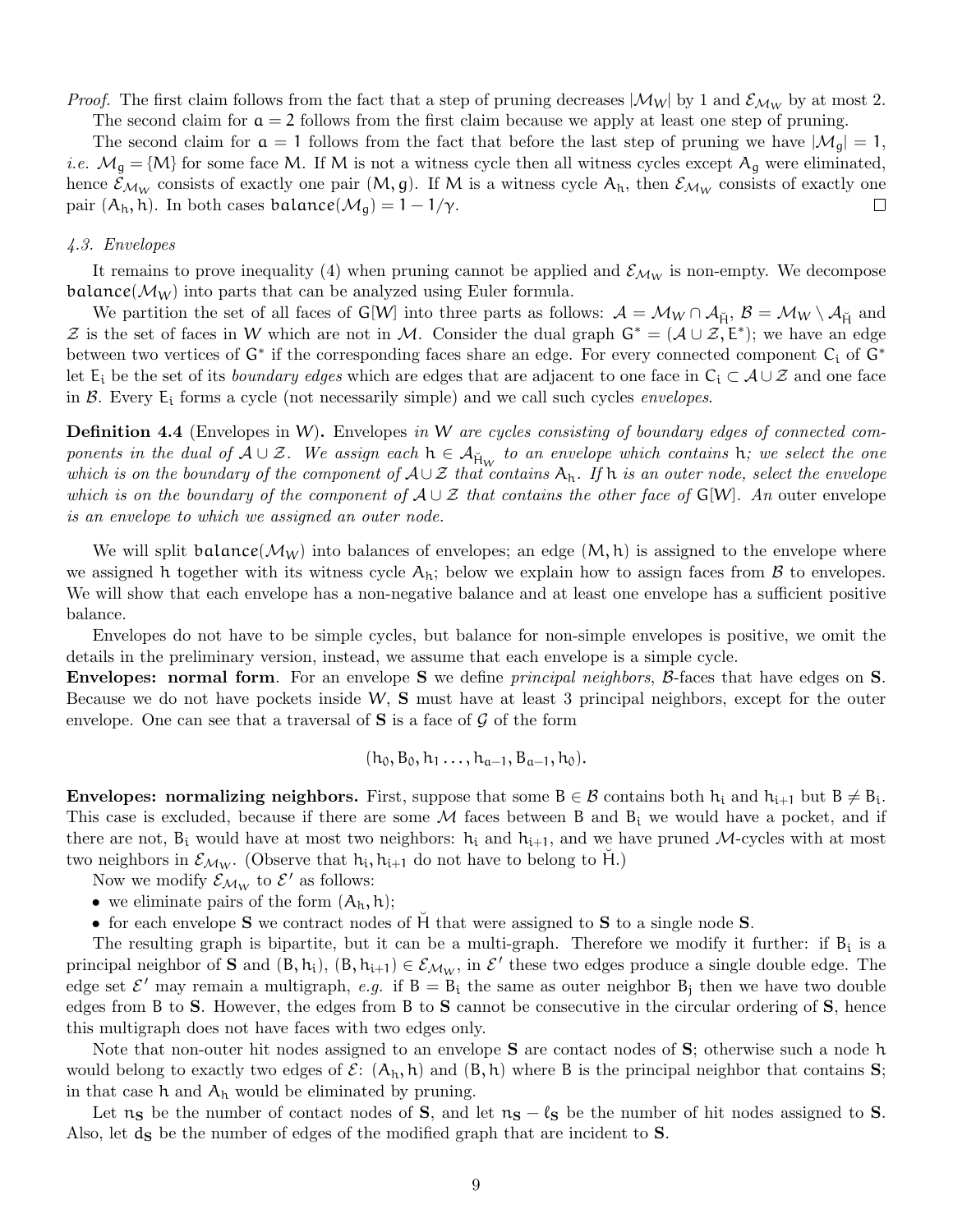If **S** is not the outer envelope,  $n_S \geq 3$ .

**Balance of envelopes** We define balances as the part of balance( $\mathcal{E}_{M_W}$ ) that can be attributed to S. We will consider  $\mathcal{E}_{\mathcal{M}_W}$  edges that are incident to H-nodes of S, and A-cycles of these nodes, and a "share" of B-cycles that can be attributed to  $S$  using  $d_S$  and the Euler formula.

Suppose that the modified graph has m nodes, d edges and f faces. Note that  $d = \sum d_S$ . Also,  $m = b + s$ where  $\mathfrak b$  is the number of faces in  $\mathcal B$  and  $\mathfrak s$  is the number of envelopes.

Because each face has at least 4 edges and each edge is in two faces, we have  $f \leq d/2$ , hence the Euler formula implies  $m = d - f + 2 \ge d/2 + 2$ .

Thus we can allocate  $d_S/2$  nodes to an envelope S, because one of these nodes is S, we allocate  $d_S/2 - 1$ B-nodes, while to the outer envelopes we can allocate extra two  $\beta$ -nodes.

To simplify the estimate of the number of pairs in  $\mathcal E$  that are incident to S we assume first that  $\ell_S = 0$ . For an non-outer envelope  $S$  we allocate  $n_S$   $\mathcal{A}$ -faces, and this gives this estimate:

$$
balance_S =
$$
  
\n
$$
n_S + d_S/2 - 1 - (2n_S + d_S)/\gamma =
$$
  
\n
$$
\frac{3}{2}n_S - 1 + (d_S - n_S)/2 - (3n_S + (d_S - n_S))/\gamma \ge
$$
  
\n
$$
\frac{3}{2}n_S - 1 - 3n_S/\gamma \ge
$$
  
\n
$$
\frac{7}{2} - 9/\gamma = 0
$$
  
\n
$$
\gamma = \frac{18}{7}
$$

For every contact node h that is not a hit node (counted by  $\ell_{S}$ ) we decrease the number of credits in balance(S) by 1, as we do not have the credit of  $A_h$ , and the number of debits by  $3/\gamma$  as we do not have  $(A_h, h)$ ,  $(B, h)$  and  $(B', h)$  where  $B, B'$  are the principal neighbors adjacent to h on S. Thus balance(S)  $\geq \ell_S(3/\gamma - 1)$ .

To estimate the balance of outer envelopes, observe that each outer envelope is in a separate connected component of the modified graph: all outer nodes are on the outer face of  $G[W]$  so they are in the same connected component of G<sup>∗</sup> , hence an outer envelope is a connected component of edges of the boundary of that component of faces. In turn,  $\beta$ -nodes of the modified graph are separated between the interiors of the outer envelopes. As a result, we can add 2 to the lower bound of each outer envelope.

Therefore an outer envelope  $S$  with  $a'$  outer nodes has balance at least

$$
\frac{3}{2}n_{\mathbf{S}} - 1 - 3n_{\mathbf{S}}/\gamma + 2 - \alpha'(1 - 1/\gamma) =
$$
  
\n
$$
3n_{\mathbf{S}}\left(\frac{1}{2} - 1/\gamma\right) + 1 - \alpha'(1 - 1/\gamma) \ge n_{\mathbf{S}} \ge 2
$$
  
\n
$$
4 - 6/\gamma - \alpha'(1 - 1/\gamma) > (2 - \alpha')(1 - 1/\gamma) \qquad \gamma \ge 2
$$

For  $a' < 2$  this gives the desired claim. For  $a' = 2$  and  $n_S$  one can improve the estimate to  $2(1 - 2/\gamma)$ . Thus we have proven inequality (4) which suffices to prove Theorem 4.1, *i.e.* we showed that oracle MINIMAL-POCKET-VIOLATION guarantees approximation factor 18/7. We generalize this proof to show that oracle Minimal-3-Pocket-Violation gives approximation factor 12/5 in Theorem Appendix B.1, which is deferred to Appendix B.

#### 4.4. Tight examples

We show instances of graphs, on which the primal-dual algorithm with oracles MINIMAL-POCKET-VIOLATION and Minimal-3-Pocket-Violation gives 18/7 and 12/5 approximations respectively.

Our examples are for the SUBSET FEEDBACK VERTEX SET problem. Recall that in this problem we need to hit all cycles which contain a specified set of "special" nodes. Our examples are graphs with no pockets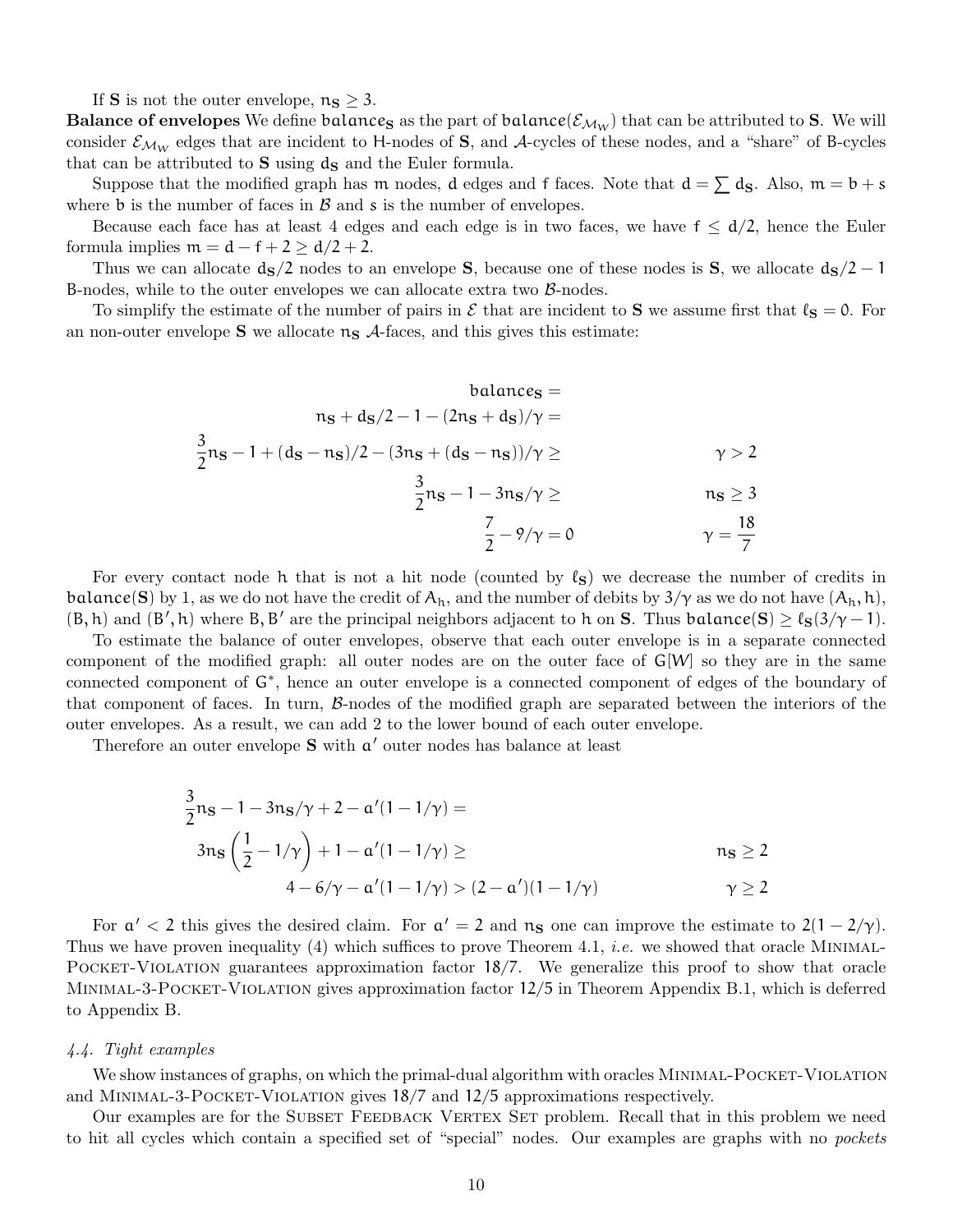

Figure 1: Family of instances of SUBSET FEEDBACK VERTEX SET with approximation factor 18/7 for the primal-dual algorithm with oracle MINIMAL-POCKET-VIOLATION



Figure 2: Family of instances of SUBSET FEEDBACK VERTEX SET with approximation factor 12/5 for primaldual algorithm with oracle MINIMAL-3-POCKET-VIOLATION

(or triple pockets), in which every face belongs to the family of cycles that we need to hit – this is ensured by selection of "special" nodes, which are marked with a star. The weights of vertices are assigned as follows. Given a node u with degree  $d(u)$ , its weight is  $w(u) = d(u)$  if u is a solid dot and  $w(u) = d(u) + \varepsilon$  otherwise (for some negligibly small value of  $\epsilon$ ).

First we show an example for the oracle MINIMAL-POCKET-VIOLATION in Figure 1. Because there are no pockets, the first execution of the violation oracle returns the collection of all faces in the graph. Thus, in each building block of Picture 1 (which shows 5 such blocks from left to right), the primal-dual algorithm selects the black dots with total weight 18 while stars also form a valid solution with weight  $7 + 3\varepsilon$ . Hence the ratio will be arbitrarily close to 18/7, if we repeat the building block many times.

Similar family of examples for the oracle MINIMAL-3-POCKET-VIOLATION is shown in Figure 2. In these examples there are no pockets or triple pockets, so the oracle Minimal-3-Pocket-Violation returns the collection of all faces in the graph. As above, the primal-dual algroithm selects the black dots with total weight 12 within each block, while the cost of the solution given by the stars is  $5 + 2\epsilon$ , so we can make the ratio arbitarily close to 12/5.

- [1] V. Bafna, P. Berman, and T. Fujito. A 2-approximation algorithm for the undirected feedback vertex set problem. SIAM J. Discrete Math., 12(3):289–297, 1999.
- [2] R. Bar-Yehuda, D. Geiger, J. S. Naor, and R. M. Roth. Approximation algorithms for the vertex feedback set problem with applications to constraint satisfaction and bayesian inference. In *Proceedings of the fifth* annual ACM-SIAM symposium on Discrete algorithms, SODA '94, pages 344–354, Philadelphia, PA, USA, 1994. Society for Industrial and Applied Mathematics.
- [3] M. Bateni, M. Hajiaghayi, and D. Marx. Approximation schemes for steiner forest on planar graphs and graphs of bounded treewidth. J. ACM, 58:21:1–21:37, Oct. 2011.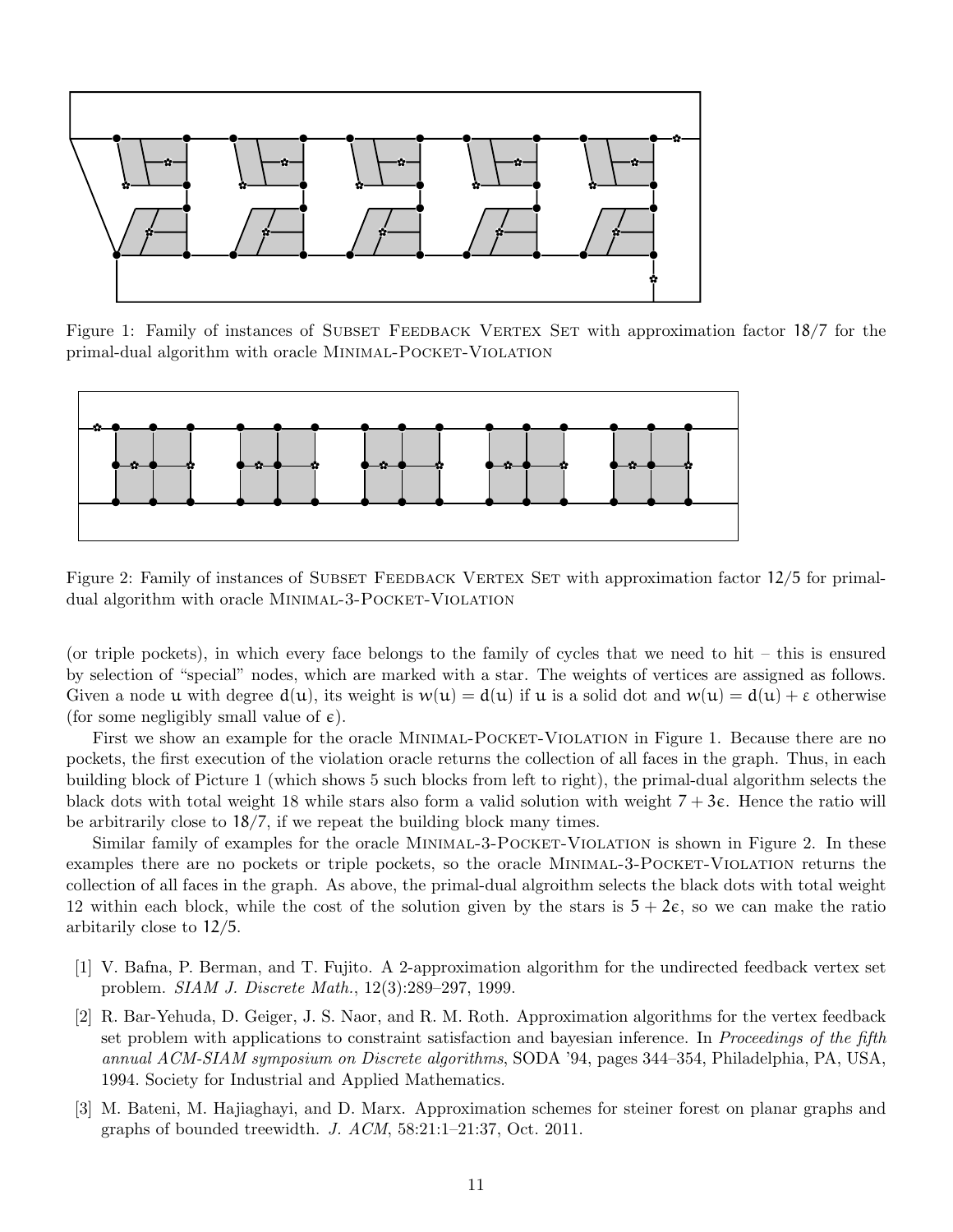- [4] A. Becker and D. Geiger. Optimization of pearl's method of conditioning and greedy-like approximation algorithms for the vertex feedback set problem. Artif. Intell., 83(1):167–188, 1996.
- [5] E. Demaine, M. Hajiaghayi, and P. Klein. Node-weighted steiner tree and group steiner tree in planar graphs. In S. Albers, A. Marchetti-Spaccamela, Y. Matias, S. Nikoletseas, and W. Thomas, editors, Automata, Languages and Programming, volume 5555 of Lecture Notes in Computer Science, pages 328– 340. Springer Berlin / Heidelberg, 2009.
- [6] E. D. Demaine and M. Hajiaghayi. Bidimensionality: new connections between fpt algorithms and ptass. In Proceedings of the sixteenth annual ACM-SIAM symposium on Discrete algorithms, SODA '05, pages 590–601, Philadelphia, PA, USA, 2005. Society for Industrial and Applied Mathematics.
- [7] B. Dilkina and C. Gomes. Solving connected subgraph problems in wildlife conservation. In A. Lodi, M. Milano, and P. Toth, editors, Integration of AI and OR Techniques in Constraint Programming for Combinatorial Optimization Problems, volume 6140 of Lecture Notes in Computer Science, pages 102–116. Springer Berlin / Heidelberg, 2010.
- [8] I. Dinur and S. Safra. On the hardness of approximating minimum vertex cover. The Annals of Mathematics, 162(1):pp. 439–485, 2005.
- [9] Y. Dorfman and G. Orlova. Finding the maximal cut in a graph. Engineering Cybernetics, pages 502–506, 1972.
- [10] G. Even, J. Naor, and L. Zosin. An 8-approximation algorithm for the subset feedback vertex set problem. SIAM J. Comput., 30(4):1231–1252, 2000.
- [11] G. Even, J. (Seffi) Naor, B. Schieber, and M. Sudan. Approximating minimum feedback sets and multicuts in directed graphs. Algorithmica, 20:151–174, 1998.
- [12] U. Feige. A threshold of ln n for approximating set cover. J. ACM, 45(4):634–652, July 1998.
- [13] M. R. Garey and D. S. Johnson. Computers and Intractability; A Guide to the Theory of NP-Completeness. W. H. Freeman & Co., New York, NY, USA, 1990.
- [14] N. Garg, V. V. Vazirani, and M. Yannakakis. Approximate max-flow min-(multi)cut theorems and their applications. SIAM J. Comput., 25:235–251, February 1996.
- [15] M. X. Goemans and D. P. Williamson. A general approximation technique for constrained forest problems. SIAM J. Comput., 24(2):296–317, 1995.
- [16] M. X. Goemans and D. P. Williamson. Primal-dual approximation algorithms for feedback problems in planar graphs. Combinatorica, 18:37–59, 1998.
- [17] M. Grötschel, L. Lovász, and A. Schrijver. Geometric algorithms and combinatorial optimization. 1988.
- [18] S. Guha, A. Moss, J. Naor, and B. Schieber. Efficient recovery from power outage (extended abstract). In STOC, pages 574–582, 1999.
- [19] F. Hadlock. Finding a maximum cut of a planar graph in polynomial time. SIAM J. Comput., 4(3):221–225, 1975.
- [20] A. B. Kahng, S. Vaya, and A. Zelikovsky. New graph bipartizations for double-exposure, bright field alternating phase-shift mask layout. In Proceedings of the 2001 Asia and South Pacific Design Automation Conference, ASP-DAC '01, pages 133–138, New York, NY, USA, 2001. ACM.
- [21] S. Khot and O. Regev. Vertex cover might be hard to approximate to within 2-epsilon. J. Comput. Syst.  $Sci.$ , 74(3):335–349, 2008.
- [22] P. Klein. Flatworlds: Optimization Algorithms for Planar Graphs.
- [23] P. N. Klein and R. Ravi. A nearly best-possible approximation algorithm for node-weighted steiner trees. J. Algorithms, 19(1):104–115, 1995.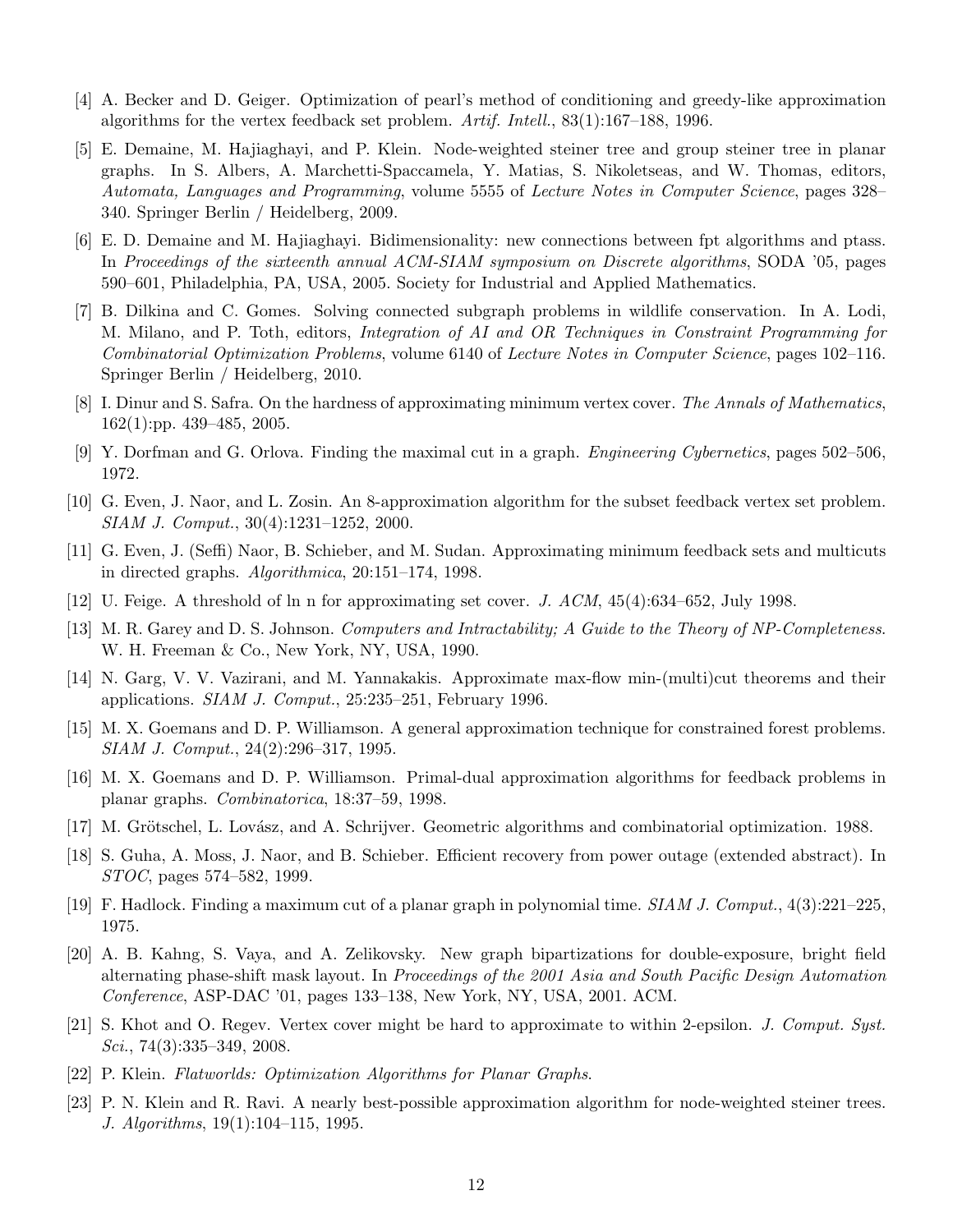- [24] J. M. Lewis and M. Yannakakis. The node-deletion problem for hereditary properties is np-complete. Journal of Computer and System Sciences, 20(2):219 – 230, 1980.
- [25] X. Li, X.-H. Xu, F. Zou, H. Du, P. Wan, Y. Wang, and W. Wu. A ptas for node-weighted steiner tree in unit disk graphs. In D.-Z. Du, X. Hu, and P. Pardalos, editors, Combinatorial Optimization and Applications, volume 5573 of Lecture Notes in Computer Science, pages 36–48. Springer Berlin / Heidelberg, 2009.
- [26] C. Moldenhauer. Primal-dual approximation algorithms for node-weighted steiner forest on planar graphs. In ICALP (1), pages 748–759, 2011.
- [27] A. Moss and Y. Rabani. Approximation algorithms for constrained node weighted steiner tree problems. SIAM J. Comput., 37(2):460–481, 2007.
- [28] C. H. Papadimitriou and M. Yannakakis. Optimization, approximation, and complexity classes. Journal of Computer and System Sciences, 43(3):425 – 440, 1991.
- [29] J. Remy and A. Steger. Approximation schemes for node-weighted geometric steiner tree problems. In C. Chekuri, K. Jansen, J. Rolim, and L. Trevisan, editors, Approximation, Randomization and Combinatorial Optimization. Algorithms and Techniques, volume 3624 of Lecture Notes in Computer Science, pages 642–642. Springer Berlin / Heidelberg, 2005.
- [30] M. Yannakakis. Node-and edge-deletion np-complete problems. In Proceedings of the tenth annual ACM symposium on Theory of computing, STOC '78, pages 253–264, New York, NY, USA, 1978. ACM.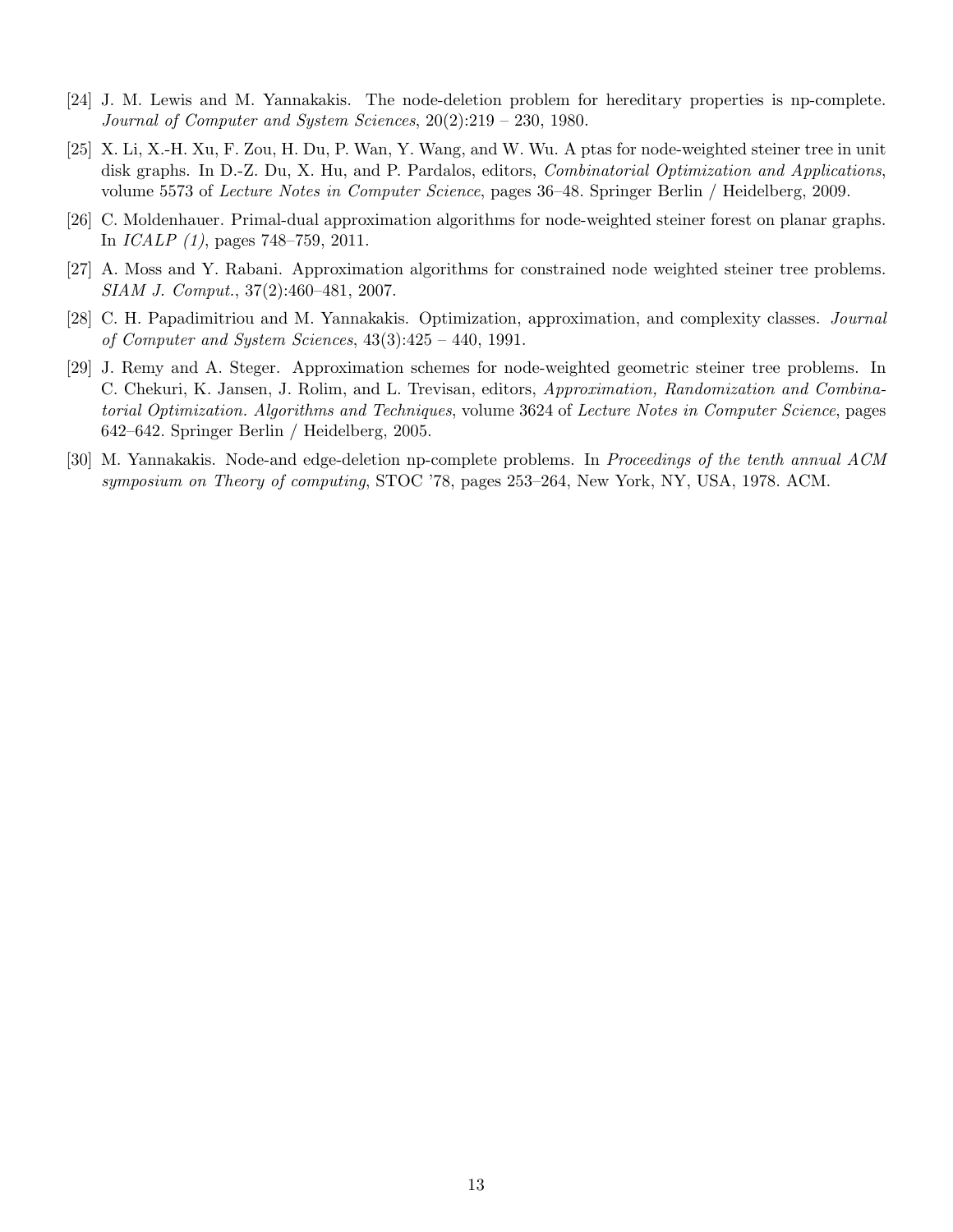# Appendix A. Omitted proofs

Appendix A.1. Lemma Appendix A.1

**Lemma Appendix A.1.** Assume that  $(V, E)$  is a connected triangulated planar graph, f is a proper function and  $\Gamma \subset V$  has these properties: (a)  $f(A) = 0$  for every  $A \subseteq \Gamma$  and (b)  $f(B) = 1$  for some B that is a connected component of  $V \setminus \Gamma$ . Then there exists  $C \subseteq \Gamma$  with properies (a) and (b) such that C is a simple cycle.

*Proof.* We will show the existence of C by taking any minimal subset of  $\Gamma$ , which has properties (a) and (b). The proof of the lemma follows from the Claim Appendix A.4, Claim Appendix A.5 and Claim Appendix A.6.

Claim Appendix A.2. There exist two active connected components in  $V \setminus C$ .

*Proof.* Let  $B_0$  be a connected component of  $V\T$  such that  $f(B_0) = 1$  which exists by property (b). By symmetry of f, we have  $f(V \setminus B_0) = 1$ , and by disjointness of f, we have  $f(V \setminus B_0 \setminus \Gamma) = 1$ . By applying disjointness again, there exists a connected component  $B_1$  of  $V \setminus B_0 \setminus \Gamma$  such that  $f(B_1) = 1$ .  $\Box$ 

We will denote two active components, whose existence is guaranteed by Claim Appendix A.2 as  $B_0$  and  $B_1$ .

Claim Appendix A.3. Each  $c \in C$  is adjacent to both  $B_0$  and  $B_1$ .

*Proof.* Otherwise, suppose that c is not adjacent to  $B_i$  and let  $C' = C \setminus \{c\}$ . Then  $B_i$  is a connected component of  $V \setminus C'$ , hence C' has property (b). Because C' is a subset of C it has property (a) and we get a contradiction with minimiality of C.  $\Box$ 

Claim Appendix A.4. Each  $c \in C$  has at most 2 neighbors in C.

*Proof.* Otherwise, let  $c_1, c_2, c_3$  be three distinct nodes of C that are neighbors of c. Contract  $B_0$  and  $B_1$  to a single node, this allows to define a minor with nodes in two groups: c,  $B_0$ ,  $B_1$  in one group,  $c_1$ ,  $c_2$ ,  $c_3$  in the second group, and this minor contains  $K_{3,3}$ .  $\Box$ 

**Claim Appendix A.5.** Each  $c \in C$  has at least 2 neighbors in C, or C forms a cycle of length 2.

Proof. In triangulated planar graphs neighbors of a node form a (not necessarily simple) cycle. Consider the cycle of neighbors of  $c \in C$ . On this cycle we can traverse a group of nodes from  $B_0$ , say  $b_0^1, \ldots, b_0^k$ . Because the cycle contains also nodes from other connected components of  $V \setminus C$ , this groups must be preceeded and followed by a node from C, say  $c_0$  and  $c_1$ . If  $c_0 \neq c_1$ , Claim Appendix A.5 is true. Otherwise  $(c, c_0)$  and  $(c, c_1)$ are two separate edges from c to the same node, and the cycle  $C' = (c, c_0 = c_1, c)$  has in its interior the group of nodes of  $B_0$  that we have discussed and no other neighbors of c. Thus the nodes from  $B_1$  that are neighbors of c must be in the exterior or  $C'$ ; consequently there are no nodes of C in the interior of  $C'$ , as they would violate Claim Appendix A.3. In the same way we can argue that the are no nodes of  $C$  in the exterior of  $C'$ and thus we conclude that  $C = C'$ .  $\Box$ 

## Claim Appendix A.6. The subgraph C is connected.

Proof. This is obvious when C is a 2-cycle, so it remains to consider the case when each node in C has exactly 2 neighbors in C. If C is not connected it forms a set of disjoint simple cycles and nodes of different cycles are not adjacent. Each such cycle is adjacent to exactly two connected components of  $V \setminus C$  and we can consider a cycle C' with the minimal interior I. If  $f(I) = 1$  then C' satisfies property (b), which is a contradiction with the minimality of C. If  $f(I) = 0$  then nodes of C' don't satisfy Claim Appendix A.3, because they are adjacent to at most one active connected component.  $\Box$ 

 $\Box$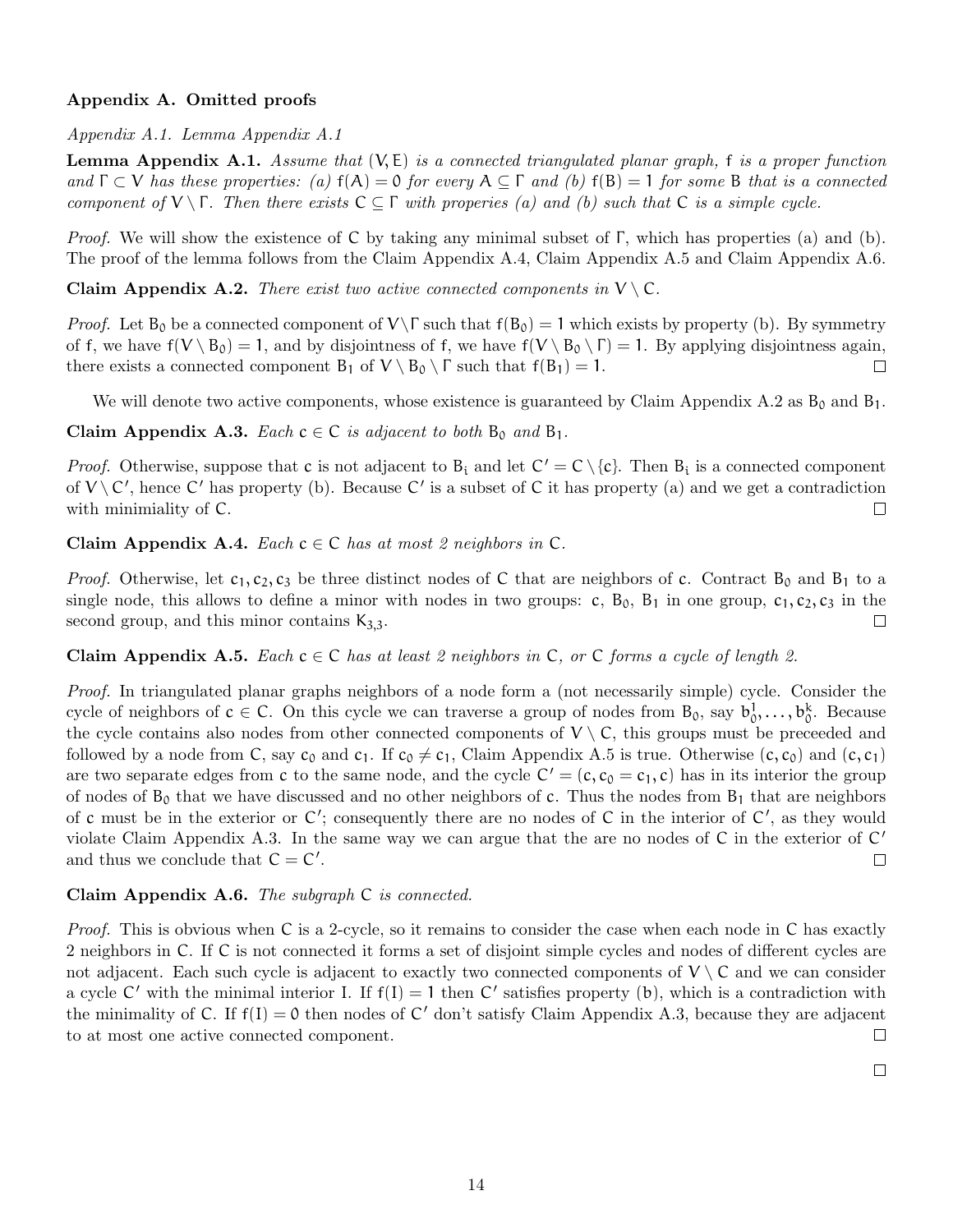Appendix A.2. Analysis of the generic local-ratio algorithm

Here we give the proof of Theorem 3.1

*Proof.* When Algorithm 1 returns the hitting set H we have  $\bar{w}(H) = 0$ . Thus the cost of this hitting set  $w(H)$ is the sum of decreases of  $\bar{w}(H)$  that are caused by Step 7, and the same applies to an optimum solution  $H^*$ . To show approximation ratio  $\gamma$  it suffices to show that anytime we decrease  $\bar{w}(H)$  by some  $\gamma x$  we also decrease  $\bar{w}(H^*)$  by at least x.

The decrease of  $\bar{w}(H^*)$  is  $\alpha c_{\mathcal{M}}(H^*)$ . We can estimate  $c_{\mathcal{M}}(H^*)$  it as follows: if  $u \in H^*$  is responsible for hitting some m cycles in M then  $c_M(u) \geq m$ , thus  $c_M(H^*) \geq |M|$ . Thus the decrease of  $\bar{w}(H^*)$  is at least  $\alpha$ | $\mathcal{M}$ |.

The decrease of  $\bar{w}(H)$  is  $\alpha c_{\mathcal{M}}(H)$ . Thus to show the approximation ratio  $\gamma$  it suffices to show that for every minimal hitting set H we have  $c_{\mathcal{M}}(H) \leq \gamma |\mathcal{M}|$ .  $\Box$ 

Appendix A.3. Uncrossing proper sets (Lemma 2.2)

Here we give the proof of Lemma 2.2.

*Proof.* For a set  $S \subseteq V$  we use notation  $\overline{S}$  to denote  $V \setminus S$ , the complement of S in V. We will show that if the second statement is false then the first one is true. There are two cases.

**Case 1.** Suppose for the sake of contradiction that  $f(A_1) = 0$ . Then because  $f(A) = 1$  we have  $f(A \setminus A_1) = 1$ by disjointness.

By symmetry we have  $f(B) = f(\bar{B}) = 1$ . Because  $A_1 \subseteq \bar{B}$  and  $f(A_1) = 0$  by disjointness we have  $f(\bar{B} \setminus A_1) = 1$ . By symmetry this implies that  $f(\overline{\overline{B} \setminus A_1}) = f(A_1 \cup B) = 1$ , because  $\overline{\overline{B} \setminus A_1} = B \cup A_1$ .

**Case 2.** Suppose for the sake of contradiction that  $f(B \setminus (A \setminus A_1)) = f((A \setminus A_1) \setminus B) = 0$ .

Note that  $A \setminus ((A \setminus A_1) \setminus B) = A_1 \cup (A \cap B)$ . From  $f((A \setminus A_1) \setminus B) = 0$  and  $f(A) = 1$  we thus conclude by disjointness that  $f(A \setminus (A \setminus A_1) \setminus B) = f(A_1 \cup (A \cap B)) = 1$ . Because  $A_1 \cap B = \emptyset$  the sets  $B \setminus (A \setminus A_1)$  and  $A_1 \cup (A \cap B)$  are disjoint. Using this together with the assumption that  $f(B \setminus (A \setminus A_1)) = 0$  by disjointess we have that  $f(B \setminus (A \setminus A_1) \cup A_1 \cup (A \cap B)) = f(A_1 \cup B) = 1$ .

From the assumption that  $f(B \setminus (A \setminus A_1)) = 0$  and  $f(B) = 1$  by disjointness we have  $f(B \setminus (B \setminus (A \setminus A_1))) =$  $f(A \cap B) = 1$ . Together with  $f((A \setminus A_1) \setminus B) = 0$  by complementarity we have  $f(A \setminus A_1) = 1$ .  $\Box$ 

## Appendix B. Proof of 12/5 approximation ratio with triple pocket oracle

Theorem Appendix B.1. In every iteration of the generic local-ratio algorithm (Algorithm 1) with oracle MINIMAL-3-POCKET-VIOLATION for every minimal hitting set H of C we have  $c_{\mathcal{M}}(H) \leq \gamma |\mathcal{M}|$  for  $\gamma = 12/5$ .

Proof. We change the proof of Theorem 4.1 in only a few aspects.

We need to consider a triple pocket, with contact nodes  $c, d, e$ . The crossing witness cycles contain paths between contact nodes, now we have 3 pairs of contact nodes rather than one, hence 3 possible families of crossing paths. Thus we need to change the analysis of subpockets. A subpocket defined by two crossing paths from the same family has two contact nodes, as before. However, one subpocket can be defined by crossing paths from different families and this subpocket may have 3 contact nodes.

The subpocket with 3 contact nodes can have a negative balance if it contains less than two faces in M. Thus it is important that if we have such subpocket we must also have nother subpockets that bring the total number of faces in  $M$  to at least 3, and those subpockets have positive balance.

If the subpocket with 3 contact nodes contains exactly 1 face in M its balance is at least  $1 - 3/\gamma$ , while the balance of the other pockets is at least  $2(1 - 2/\gamma)$ , for the total of  $3 - 7/\gamma = 1/12$ . If the subpocket with 3 contact nodes contains exactly 2 faces in M, its balance is at least  $2-5/\gamma$  while the other pockets have balance at least  $1 - 2/\gamma$  and the estimate of the total is the same.

The effects of pruning are estimated exactly as before.

The balance of envelopes is estimated similarly, but we can make assumptions based on the fact that an envelope cannot be used to define a triple pocket. For a non-outer envelope the critical cases are when